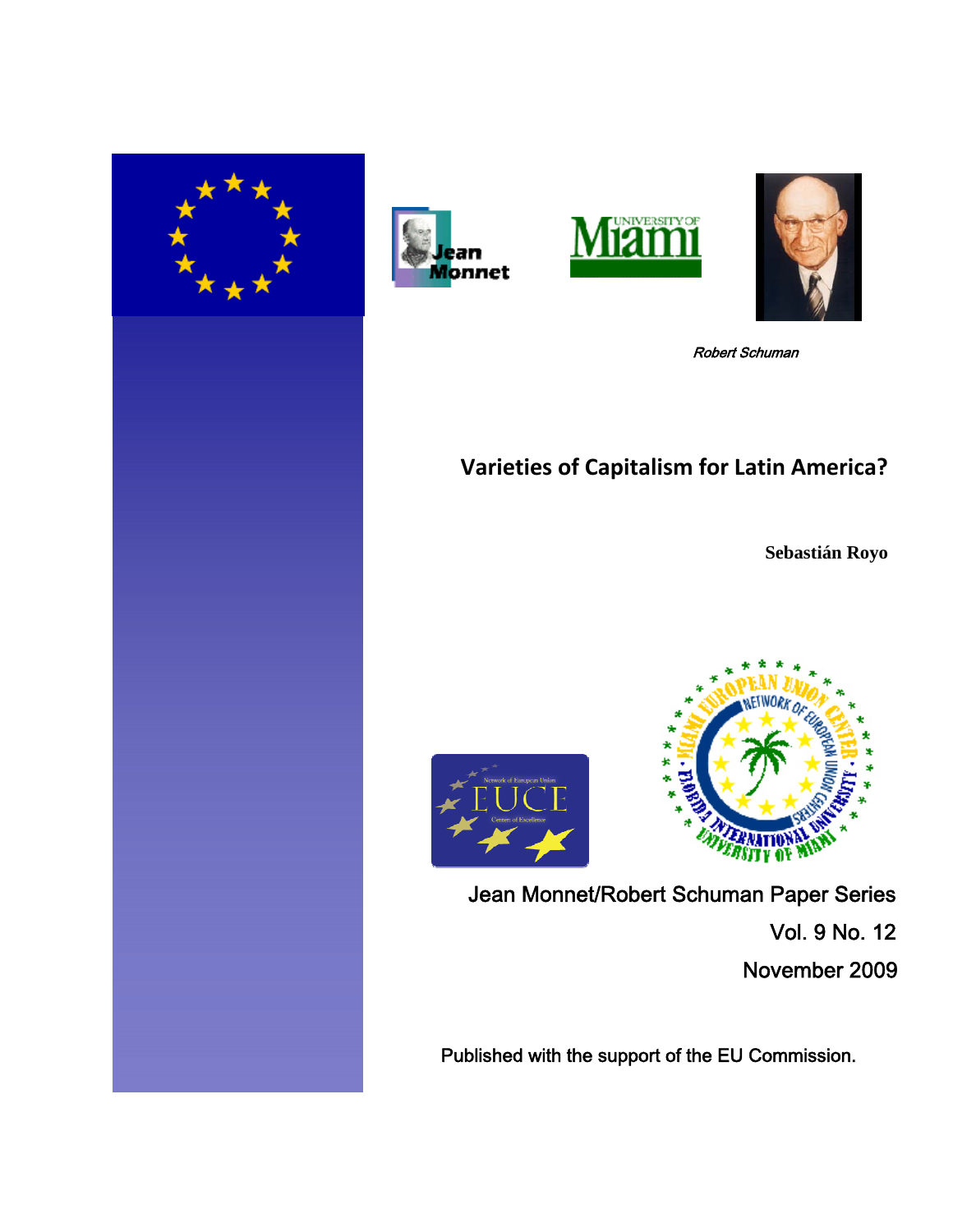#### **The Jean Monnet/Robert Schuman Paper Series**

The Jean Monnet/Robert Schuman Paper Series is produced by the Jean Monnet Chair of the University of Miami, in cooperation with the Miami‐Florida European Union Center of Excellence, a partnership with Florida International University (FIU).

These monographic papers analyze ongoing developments within the European Union as well as recent trends which influence the EU's relationship with the rest of the world. Broad themes include, but are not limited to:

- EU Enlargement
- The Evolution of the Constitutional Process
- ◆ The EU as a Global Player
- Comparative Regionalisms
- ◆ The Trans-Atlantic Agenda
- ◆ EU-Latin American Relations
- Economic issues
- Governance
- ◆ The EU and its Citizens
- EU Law

As the process of European integration evolves further, the Jean Monnet/Robert Schuman Papers is intended to provide current analyses on a wide range of issues relevant to the EU. The overall purpose of the monographic papers is to contribute to a better understanding of the unique nature of the EU and the significance of its role in the world.

#### *Miami ‐ Florida European Union Center Jean Monnet Chair Staff*

| University of Miami         | Joaquín Roy (Director)                     |
|-----------------------------|--------------------------------------------|
| 1000 Memorial Drive         | <b>Astrid Boening (Associate Director)</b> |
| 101 Ferré Building          | <b>María Lorca</b> (Associate Editor)      |
| Coral Gables, FL 33124-2231 | Maxime Larive (Research Assistant)         |
| Phone: 305-284-3266         |                                            |
| Fax: (305) 284 4406         |                                            |
| Web: www.miami.edu/eucenter | <b>Florida International University</b>    |
|                             | Rebecca Friedman (FIU, Co-Director)        |

#### *Inter‐American Jean Monnet Chair Editorial Board:*

**Carlos Hakansson,** Universidad de Piura, Perú **Finn Laursen,** Dalhousie University, Halifax, Canada **Michel Levi‐Coral,** Universidad Andina Simón Bolívar, Quito, Ecuador **José Luis Martínez‐Estay¸** Universidad de los Andes, Santiago de Chile, Chile **Félix Peña,** Universidad Nacional de Tres de Febrero, Buenos Aires, Argentina **Stephan Sberro**, Instituto Tecnológico Autónomo de México **Eric Tremolada**, Universidad del Externado de Colombia, Bogotá, Colombia

#### *International Jean Monnet Chair Editorial Advisors:*

**Francesc Granell**, University of Barcelona, Spain **Ramūnas Vilpišauskas,** Vilnius University, Lithuania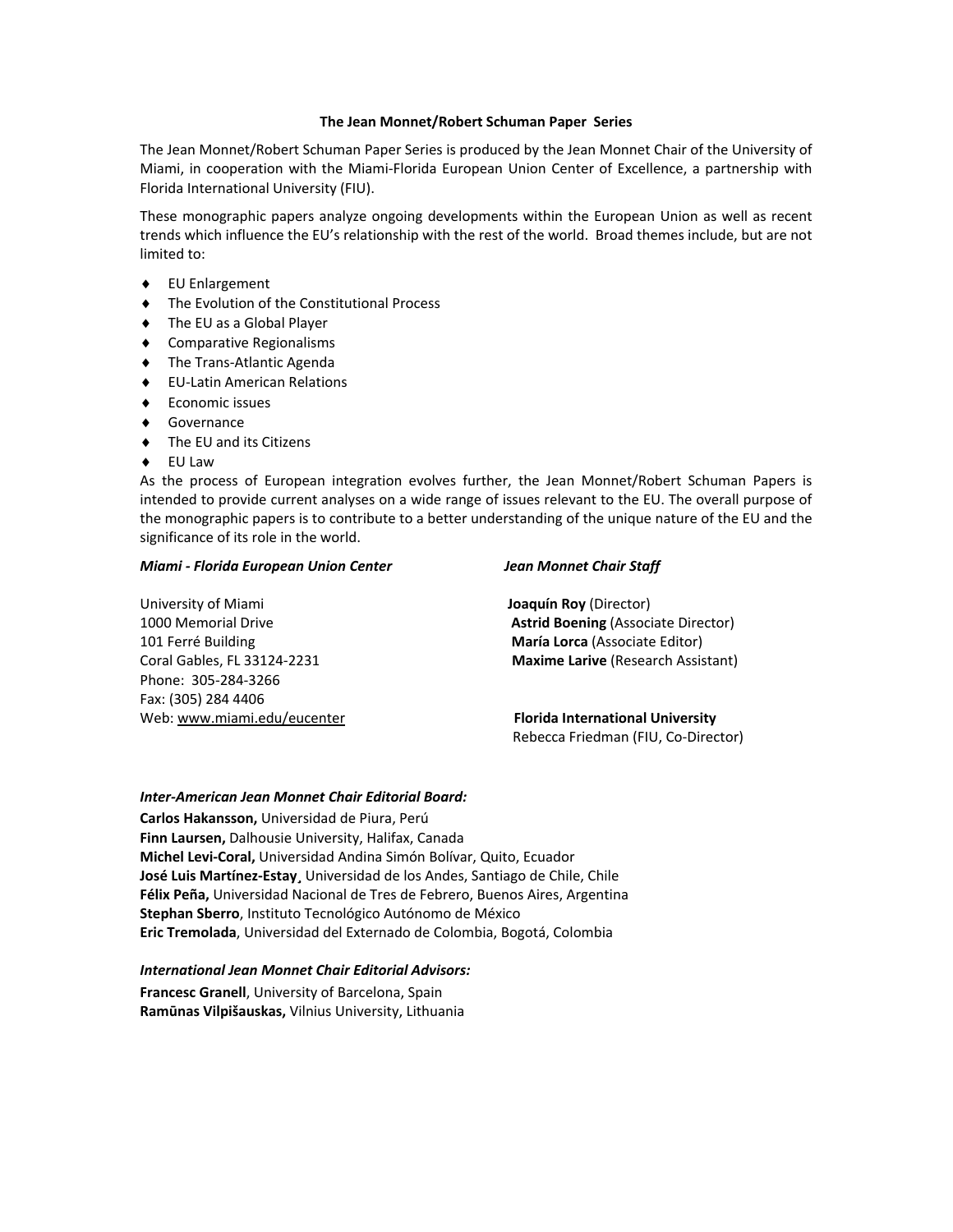## **Varieties of Capitalism for Latin America?**

### **Sebastián Royo**

#### **Abstract**

l

In the opinion of some scholars globalization is imposing exigencies of increasing competitiveness on national economies that have compelled countries to deregulate their labor markets, welfare systems, and industrial relations. According to this view, these pressures for change are pressuring countries to move towards an Anglo-Saxon model of capitalism. This paper will challenge the interpretation according to which the responses of countries to these pressures are uniform. Countries have choices and there is not a single model of capitalism that allows countries to be successful in a global economy. This paper will draw from the Varieties of Capitalism literature to analyze the evolution of economic institutions within advanced countries, and examine how institutions influence domestic policies and outcomes.

#### **The Myth of Globalization**

Thispaper seeks to contribute to the ongoing debate about the impact of globalization on national economies and on the policy autonomy of governments. Globalization, defined as "the growing economic interdependence of countries worldwide through the increasing volume and variety of cross-border transactions in world and services and of international capital flows, and also through the more rapid and widespread diffusion of technologies,"<sup>1</sup> is considered the great economic event of our era because it involves the expansion of capitalism on a global scale and it is transforming the twentieth-century managerial capitalism into a new global financial one. Some scholars have noted that "much of the institutional scenery of two decades ago––distinct national business elites, stable managerial control over companies and long-term relationships with financial institutions—is disappearing into economic history."<sup>2</sup> As a result, large part of the world behaves like a single economy, which means "an increase in the geographic range of locally consequential social interactions" (Tilly 1995).

While globalization is widely considered as the defining process of our time, this phenomenon is still highly contested and misunderstood. It has been the result of three processes: Technology development, and in particular enhanced communications and lower technology costs; second organizational innovations from Transnational Corporations (TNCs), which have been powerful engines of global economic integration; and finally, economic and trade liberalization. In the last few decades it has been promoted actively by TNCs, states, international organizations (such as the World Bank or the International Monetary Fund), and civil society.

It accelerated after World War II: The ratios of exports to output have risen from 12 to 17 percent since 1970; and there has been a deepening on the integration of financial markets: \$2 trillion per day; as well as a dramatic surge of technology transfers all facilitated by governments

 Paper, presented at the University of Miami on April 13, 2009, represents an updated version of: Royo, Sebastían. Globalisation and Varieties of Capitalism: Lessons for Latin America. Jean Monnet Vol. 8, No. 18, September 2008. http://www6.miami.edu/eucenter/publications/RoyoGlobalLAlong08.pdf.

 **Sebastián Royo** is Associate Dean College of Arts and Sciences and Associate Professor of Government at Suffolk University, Boston, MA. Director Suffolk University Madrid Campus, and Affiliate and co-chair of the Iberian Study Group at the Minda de Gunzburg Center for European Studies at Harvard University, Cambridge, MA.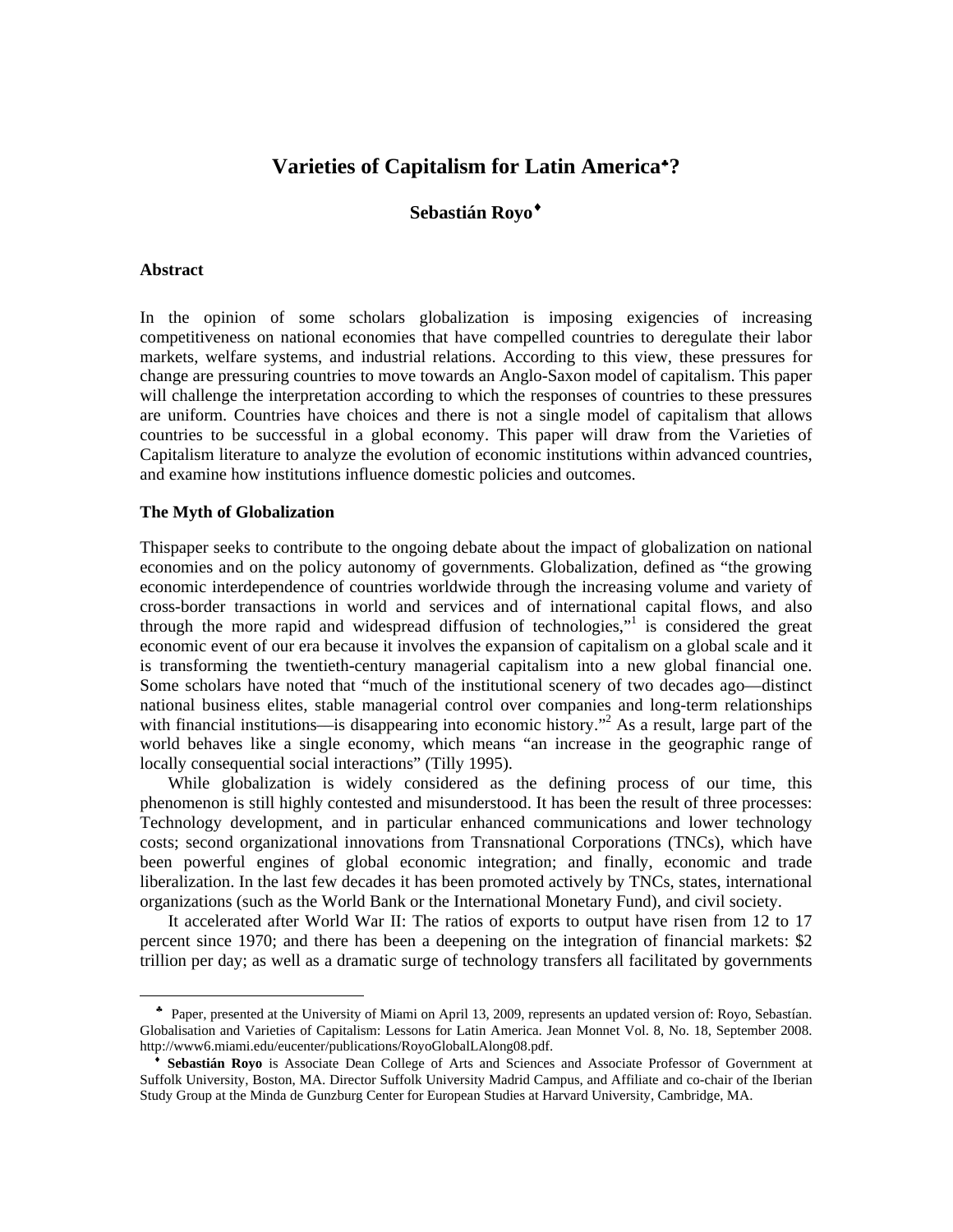bound by multilateral agreements. However, it is not a new phenomenon, nor it is only a Western one (Sen 2002).

 On the contrary, it could be argued that there has been an even higher degree of integration in previous decades. For instance, between 1870 and 1914, the United Kingdom's capital outflow in 1914 was 9 percent of GDP, twice as big a share of GDP as outflows from Germany and Japan in the 1990s; gold was the world currency; there was even greater labor mobility at that time than nowadays; and the percentage of immigrants relative to the world population peaked in 1910 and has not returned to that level. The key difference now is the explosion and impact of free trade and capital mobility. The financial sector is now unbound.

Indeed, as noted by Wolf, $3$  finance has exploded: the ratio of global financial assets to annual world output has increased from 109 percent in 1989 to 316 percent in 2005, and in that year the core of the global stock of core financial assets reached \$140,000 billion. Furthermore, finance "has become far more transnational oriented" because financial markets are increasingly performing the intermediation role that banks traditionally did, and new players (such as the hedge funds and equity funds) and products ("derivatives") are transforming the opportunities for managing risk and providing additional sources of funding. In addition, this new form of financial capitalism is more global than ever: for instance, international financial assets and liabilities from residents of high-income countries have increased from 50 percent of GDP in 1970 to 100 percent in the mid-1980s, and 330 percent in 2004; and the value of mergers and acquisitions jumped from \$850 billion (in 9,251 deals) in 1995, to \$3,861 (in 33,141 deals) in 2005. Finally, the share of developing country products in the manufactured imports of high-income countries has doubled since the early 1990s.<sup>4</sup>

Hence, some authors claim that globalization is "not a choice [but] a reality," which has to be accepted because it is here to stay and even question whether it means the end to geography (Friedman 2000). It has brought about the "flattening of the world" (Friedman 2006). Others, however dispute the flattening of the world and point out that more than 90% of investments are still domestic, only 2% of the telephone calls are international, 95% of the university students study in their home country, and there is little evidence of salary convergence across countries that could be expected if the world was really flat and the frontiers would be irrelevant (Ghemawat 2007). Yet, according to most observers it is the cause of outcomes in many spheres from production processes to public policies; as well as changes in areas such as culture, the environment, transnational cooperation, or migration patterns.

However, globalization is becoming highly controversial, as unease about the effects of globalization has been building during the past decade, and more and more people view it as an overwhelming negative force. Recent polls provide evidence that the citizens of rich countries feel that globalization is more a curse than a blessing.<sup>5</sup> The opponents of globalization claim that it is responsible for industrial desertification, higher unemployment, reduced social protection, increasing poverty, and inequality; it has a negative impact on small farmers, and lower wages that result from higher imports from developing countries. Furthermore, they contend that outsourcing also puts downward pressure on wages, that technological changes and global supply chains displace jobs, and that they foster labor fragmentation and weaken unions, while leading investment toward developed countries. This is so because employers are using the exit threat to move their operations offshore to take advantage of cheaper labor, as a bargaining chip in their negotiations with unions, thus resulting in a shift in power and income from labor to capital. In short, globalization weakens the bargaining position of unions. As a result, salaries have been shrinking as a proportion on national income in OECD member states. Furthermore the integration of countries such as China and India in the global economy with their cheap and abundant labor, and the outgrowth of outsourcing of manufacturing and services are also putting downward pressure on wages. Consequently in the U.S. real hourly wages have been virtually flat (while productivity has increased by 70 percent).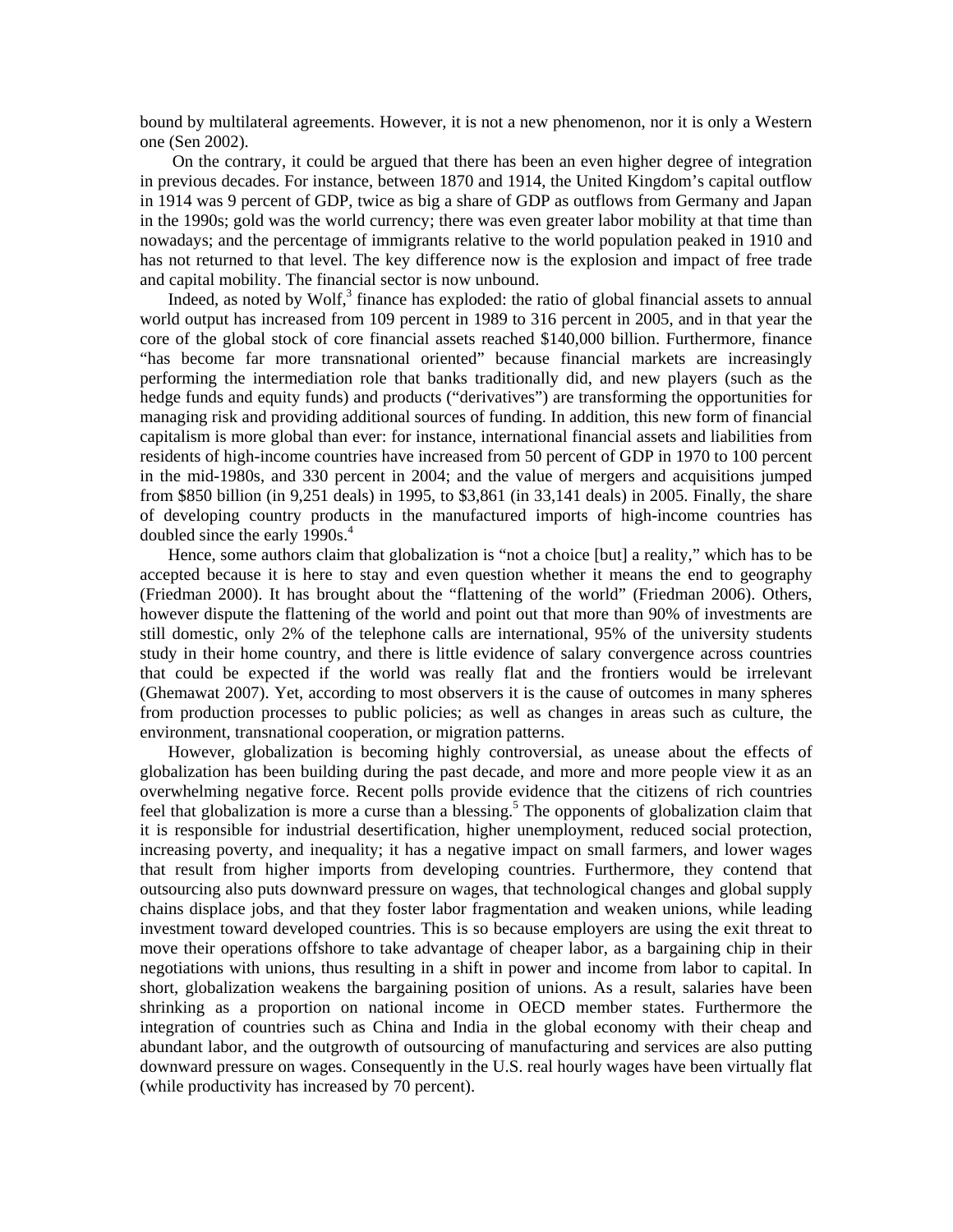Recent data show that the trend toward increased inequality is continuing and even accelerating. Indeed, according to the Congressional Budget Office data, in the United States since 1979 the pre-tax income of the top 1 percent of the population has increased by \$664 billion or \$600,000 per family, a 43 percent increase. In contrast, for a median family the pre-tax income has only increased 14 percent from 1979 to 2004.<sup>6</sup> Other reports show that from 1966 to 2001, the median pre-tax inflation-adjusted wage and salary income grew just 11 percent––versus 58 percent for incomes in the ninetieth percentile and 121 percent for those in the ninety-ninth percentile (Scheve and Slaughter 2007).

At the same time, it is argued that globalization fosters job insecurity for workers because it makes companies more vulnerable to external shocks, such as exchange rate fluctuations (OECD 2007). Finally, some scholars contend that globalization causes extensive harm to the environment and people (i.e., patents), and that TNCs violate labor laws, pay low wages, damage the environment, and abuse workers (see Milanovic 2003; Shiva 2000; Dollar and Kray 2002; Wade 2003; D'Mello 2000;.Millen and Holtz 2000; Stiglitz 2002, 2002a).

The supporters of globalization, however, challenge these arguments and claim that, on the contrary, it promotes economic growth, thus reducing poverty and fostering equality; that developed countries benefit extensively because as a result of globalization new jobs are created in other sectors and there are more exports to developing countries. They further argue that it promotes investment, productivity, and development; generates economic efficiencies that result from specialization, economies of scale, and lower costs of production, thus allowing countries to improve their competitive position, and brings benefits for consumers (Wolf 2004; Friedman 2000, 2006; Bhagwati 2004).

These scholars contend that the transformation of capitalism is a good thing because active financial investors swiftly identify and attack pockets of inefficiency, [thus improving] the efficiency of capital everywhere; they impose the disciplines of the market on incumbent management; they finance new activities and put old activities into the hands of those who can exploit them better; they create a better global ability to cope with risk; they put their capital where it will work best anywhere in the world; and in the process, they give quite ordinary people the ability to manage their finances more successfully.<sup>7</sup>

To support their claims the advocates of globalization dispute the notion that investment is flooding toward developing countries, among other reasons because most trade (94.5 percent) takes still place among industrialized countries; imports from developing to industrialized countries are only between 3 and 8 percent of the latter's production, while imports from developing countries increased only from 1.1 percent of all imports in 1967–68 to 5.4 percent in 1987–89 (only 1.2 percent of OCDE countries' GDP). They recognize the impact of offshoring–– moving production abroad, but they point out that offshored inputs have been moving more slowly than total trade, and its rise has been driven by skilled (not unskilled) inputs.<sup>8</sup> They also highlight that unemployment and lower wages affect both qualified and non-qualified workers as well as manufacturing, service, and construction workers (which are largely shielded from external competition and should not suffer as much the effect of outsourcing) and that the percentage of TNCs production outside of their countries of origin is only 6 percent of their total production and 0.2 percent in services.

Indeed, the latest OECD report shows that trade appears to make only a modest contribution to increases in inequality and suggest that such increases may have more to do with technological changes (see OECD 2007). Finally, they claim that there are other factors that help account for wages' stagnation such as technological changes, or the fact that most new jobs are being created in the service sector with lower productivity (e.g., in the United States there was a reduction in the number of workers in the manufacturing sector from 28 percent to 16 percent between 1964 and 2000).

They also dispute the claim that globalization has resulted in lower investment in developed countries, highlighting the fact that capital stock invested in developing countries is only 3.1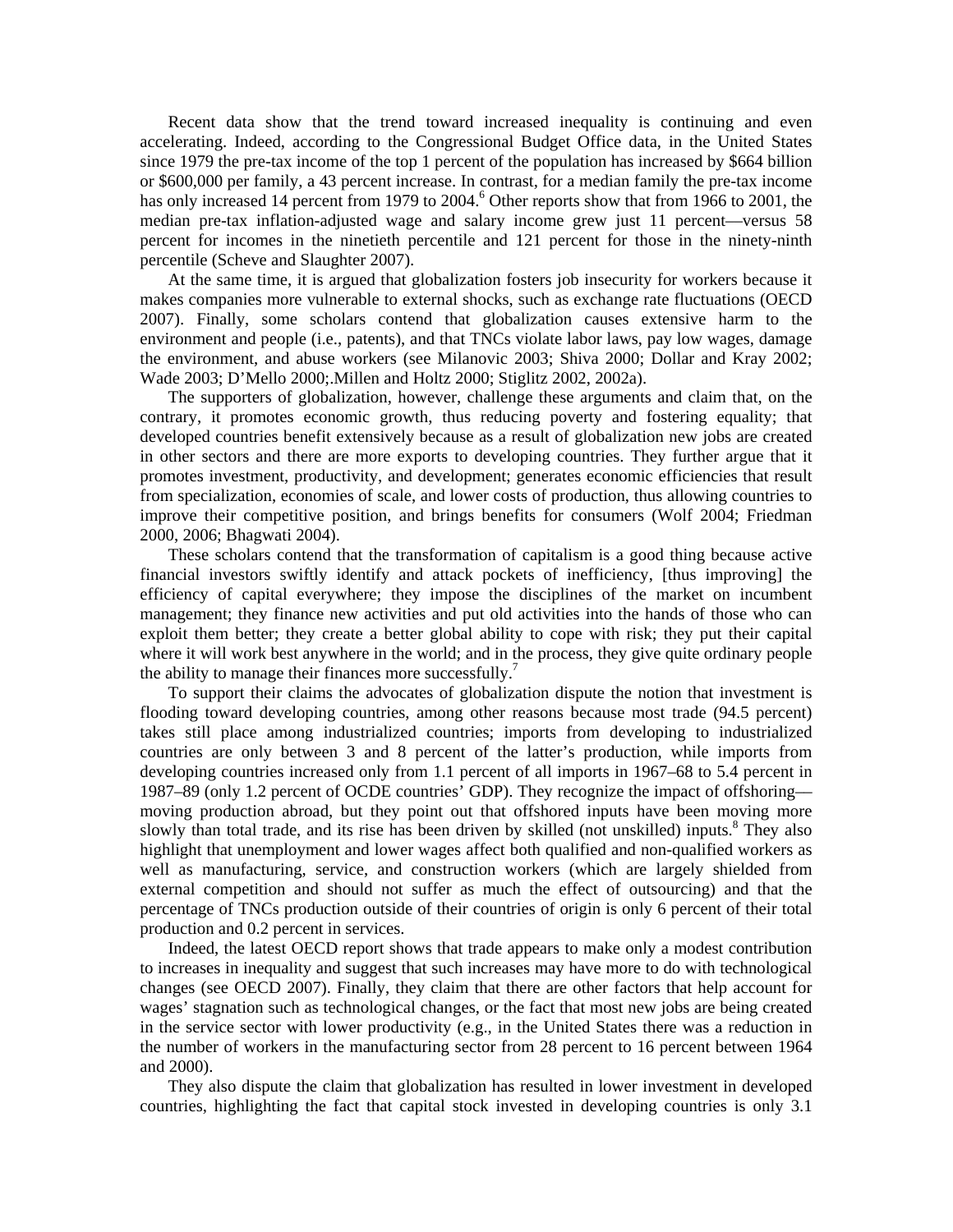percent of all fixed capital; that most investment still takes place in developed countries; and that investment to developed countries decreased from 30.6 percent in 1967 to 23.4 percent in 1991, while the external debt resulted in higher flows to developed countries. Indeed, while North America accounted for 40 percent of global private equity in 2005 (down from 68 percent in 2000), Europe increased its share of investment from 17 percent to 38 percent.<sup>9</sup>

A recent report by the *American Chamber of Commerce in the EU* shows that globalization has benefitted the EU countries and could boost household income by 5,000 Euros within a few years. According to this study European countries have benefitted from the "ring of prosperity" that is emerging around them, as Russia and countries in the Middle east and North Africa, which are benefiting from high commodity prices, have become important customers and thus boosted European exports. At the same time, this proximity to an expanding market has also attracted investment from US companies. As a result of this development exports from the EU15 to the developing world quadrupled to \$1,000bn between 1990 and 2006, and as a proportion of total exports they grew from 52 to 64%. Yet the report also acknowledges that some countries that compete with India and China in low-skilled industries have lost jobs: i.e. Portugal has lost a quarter of its jobs in industries like footwear. However, other countries like Ireland, which lost a similar proportion of jobs, have been successful attracting investment from companies offshoring into Ireland and replacing the jobs lost. Germany, although it has outsourced a significant number of jobs to neighboring eastern European countries, it is still the world's largest exporter and has gained new jobs as it skilled labor has attracted research and development.<sup>10</sup>



**Figure 1: Destination of offshored activities (% of jobs moved, 2003-06)** 

Source: Amcham EU

Indeed, the empirical evidence shows that the impact of globalization is uneven. Globalization has resulted in cheaper imports and this has benefited the entire economy. While it is true that most of U.S. TNCs' sales (70 percent), fixed capital (78 percent), employment (73 percent), and value added is still based in their home country, that 90% of investments are domestic, and also that other factors such as infrastructure, productivity, and skills play a critical role in economic outcomes; it is also true that globalization has shifted the balance of power between workers and employers in favor of the latter. Furthermore, while citizens throughout the world express legitimate concerns about the impact of globalization over the falling share of wages in national income and increasing wage inequality, the evidence has shown that such concerns are often overestimated. Indeed the argument that globalization is the culprit for the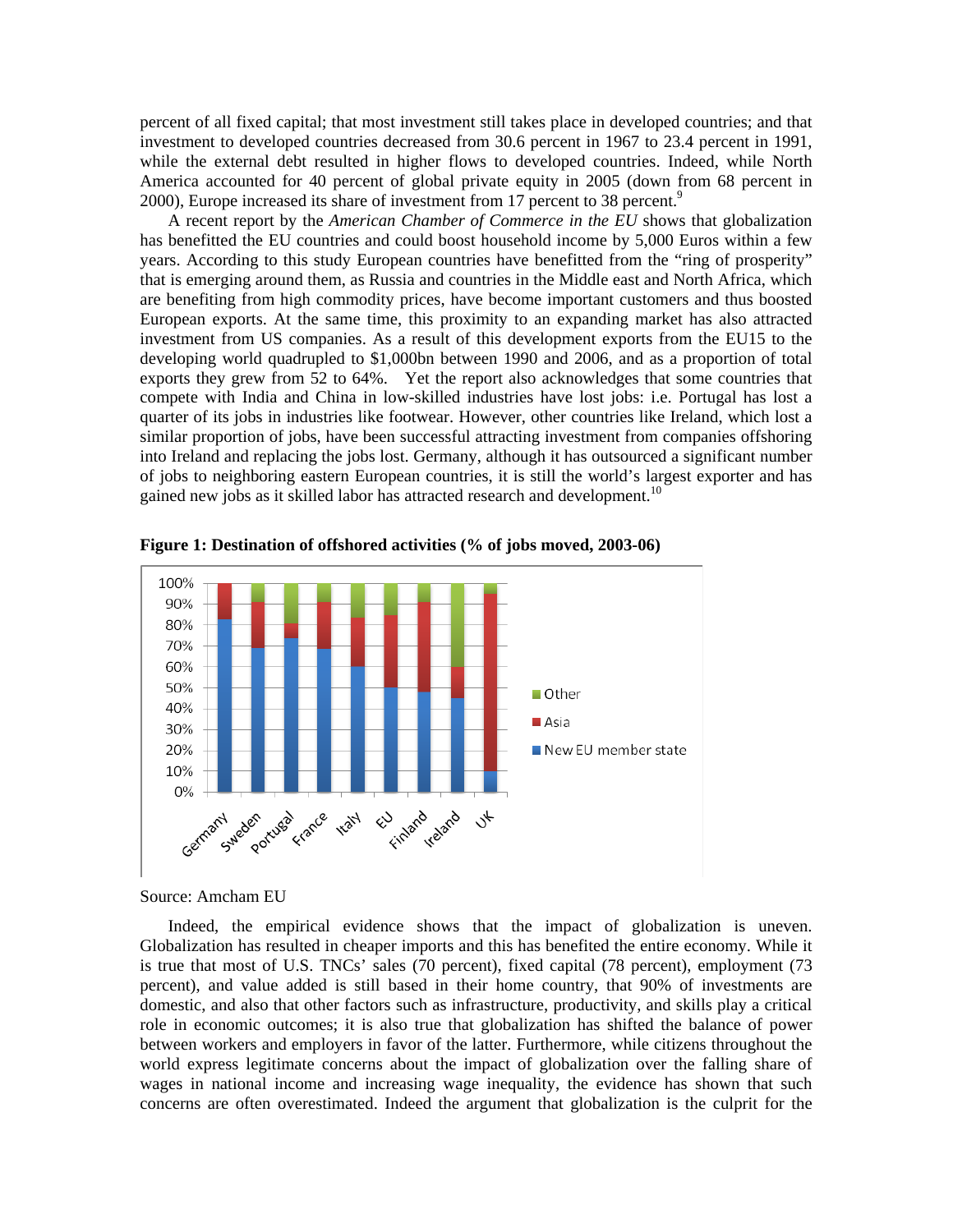stagnation in real hourly wages in the last 25 years, despite a huge increase in output, has been contested. Globalization, technological change, and labor market policies all have had an impact in labor income share. For instance, a new study has examined the wage-productivity gap and has shown that the 70 percent increase in productivity of the last 25 years is largely accounted for by rising nonwage benefits such as health insurance (60 percent), by using the correct deflator to adjust wages, by the shift of the workforce toward higher-skilled employment, which increases output and average wages (but not for those who are unskilled and work hourly), and by labor's smaller share of national income. According to this analysis real hourly wages have not been as flat since the early 1980s, as they have risen by roughly 1.5 percent a year. Furthermore, it shows that without globalization economies would have grown more slowly, and hence most wages would have increased at a slower pace as well. $^{11}$ 

Moreover, according to a recent OECD report, wages in the OECD countries have been increasing in real terms in spite of offshoring, but the gap between the richest and poorest workers has widened in 18 of the 20 OECD countries (see table I.3). In 16 of the member states the earnings of the best-paid 10 percent grew faster than those of the lowest paid 10 percent between 1994 and 2005. Interestingly of the OECD countries only in Spain, Ireland and Japan the wages of the highest-paid have not outpaced those of the lowest-paid. For instance, in 1995 in Spain the top 10 percent income earners made 4.2 percent more than the bottom 10 percent; in 2005, this proportion had decreased to 3.5 percent.

| In Euros*            | Average     | Average     | Employment  | Unemploym | Per capita      |
|----------------------|-------------|-------------|-------------|-----------|-----------------|
|                      | Annual      | Annual      | Rate 2006 ( | ent Rate  | <b>GDP 2006</b> |
|                      | Salary 2005 | Salary 2005 | percent)    | $2006$ (  | $(UE-27=$       |
|                      |             | with Price  |             | percent)  | 100)            |
|                      |             | Parity      |             |           |                 |
| Austria              | 28.909      | 26.396      | 70.2        | 4.8       | 129             |
| Belgium              | 31.972      | 28.547      | 60.4        | 8.4       | 123             |
| Denmark              | 39.672      | 26.751      | 76.9        | 4.0       | 127             |
| Finland              | 28.199      | 21.581      | 68.9        | 7.8       | 117             |
| France               | 28.305      | 24.197      | 62.3        | 9.8       | 113             |
| Germany              | 27,880      | 25,172      | 67.2        | 10.4      | 113             |
| Greece               | 18.404      | 19.719      | 61.0        | 8.9       | 89              |
| Holland              | 32.308      | 28.846      | 72.4        | 44.4      | 131             |
| Ireland              | 38.819      | 29.428      | 68.1        | 4.4       | 144             |
| Italy                | 22.781      | 20.340      | 58.4        | 6.9       | 104             |
| Portugal             | 13.538      | 14.701      | 67.9        | 8.1       | 75              |
| Spain                | 19.754      | 20.093      | 65.7        | 8.6       | 102             |
| United Kingdom       | 32.996      | 29.728      | 72.5        | 5.4       | 118             |
| <b>United States</b> | 33.428      | 33.428      | 72          | 4.7       |                 |

**Table 1: Employment and Salaries in OECD Countries**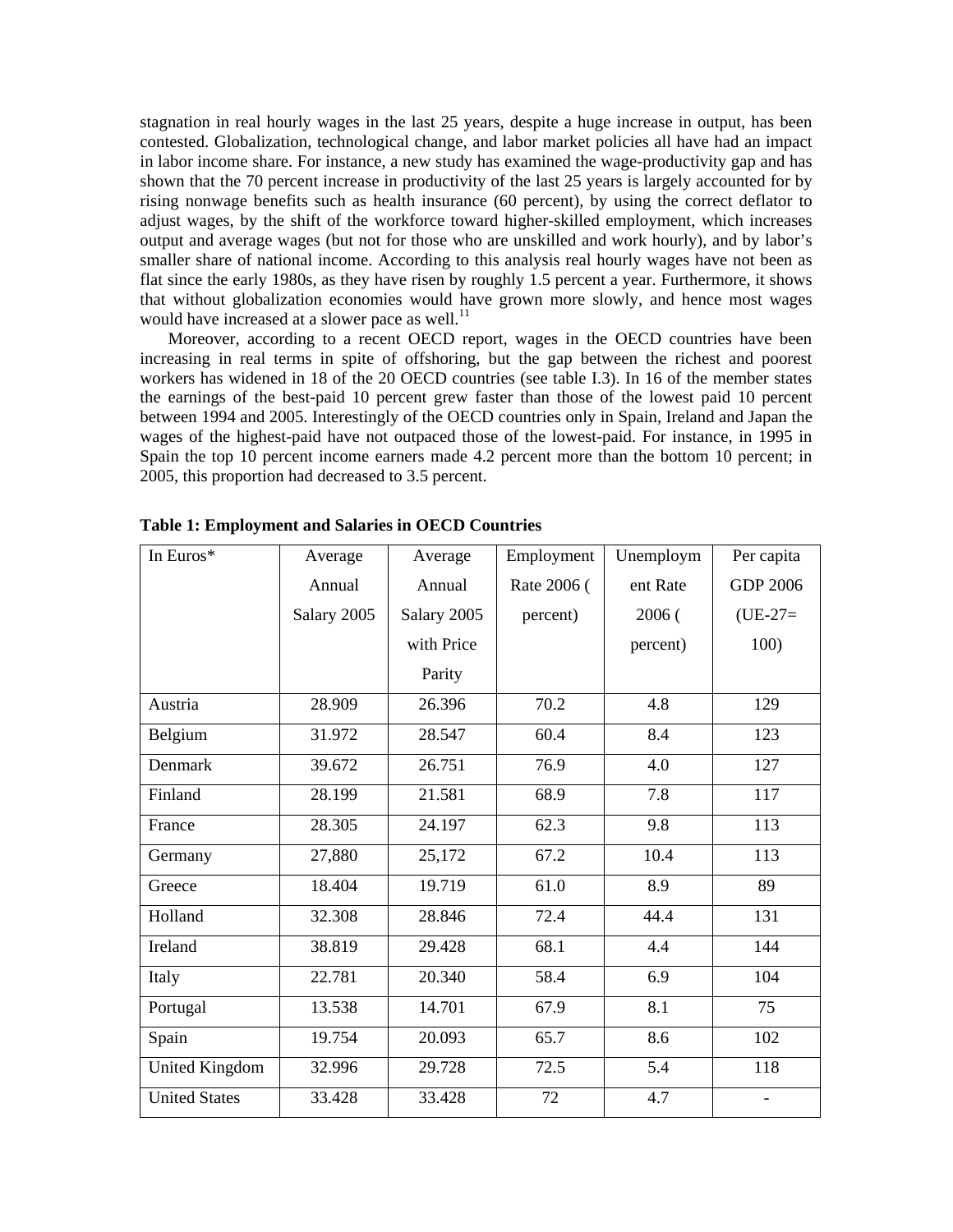• Original data in USD. Exchange Rate applied, 1.363 USD per Euro

Sources: European Commission, OECD and *Eurostat*. From: *El País*, Sunday July 8<sup>th</sup> 2007, p. 73.

Yet, in Spain, despite the large numbers of jobs created (with a record employed population of 20 million workers), income from labor has reduced its weight in the total national income from 62 percent in 1992 to 54.4 percent in 2005 (in the EU this decline was more moderate: from 61.6 percent to 57.6 percent). This is owed to the poor quality of new jobs (typically not very productive, with little remuneration), which have pulled down the average salary around 4 percent between 1995 and 2005 (it is now about  $20,000$  Euros).<sup>12</sup> Yet unemployment in the OECD countries was still set to fall (from 33.6 million in 2006 to 32 million in 2007) (see OECD 2007) (see figure I.1).<sup>13</sup>

In the end, the key is to understand the impact of globalization on labor markets, institutions, and domestic structures. This is precisely one of the objectives of this paper.

#### **Figure 2: Earning Inequality**

#### Earnings inequality has tended to widen

Ratio of the 90<sup>th</sup> to 10<sup>th</sup> percentile earnings<sup>1</sup>



1. Full-year, full-time workers. The data shown are consistent over time, but not entirely comparable across countries owing to differences in pay reporting periods and coverage of workers.

From: OECD *2007 Annual Employment Outlook*. 14

At the same time this papers seeks to challenge the arguments from some of the proponents of globalization who contend that countries are now converging in one model of capitalism––the Anglo-Saxon one (see Crouch and Streeck 1997). This argument is partially rooted in the belief

Unweighted average of countries shown in the figure.

Source: OECD database on Earnings Distribution.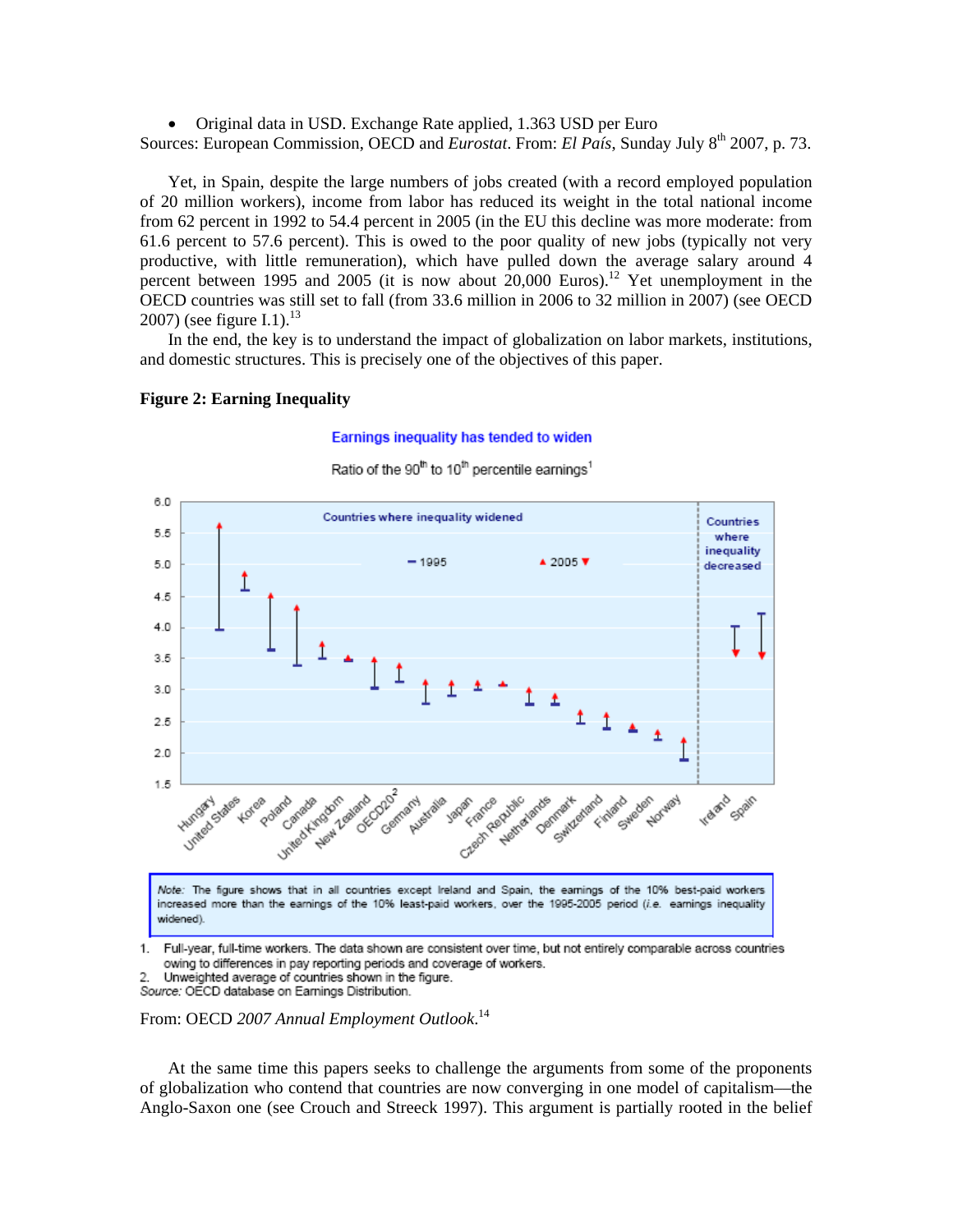that globalization reduces governments' autonomy to develop their own domestic policies. According to this view, globalization has resulted in the dismantling of borders and has transferred power to business, individuals, and transnational communities.

Yet this view oversimplifies the consequences of globalization and minimizes the power of governments. Authors such as Garrett (1998) have strongly contested this argument and have shown that domestic partisan politics, institutions, and other forms of social organization still have an important impact on economic policy and performance. Indeed, governments are not "prisoners" of markets. The role of governments was questioned long before the globalization process intensified in the 1980s. It was the crisis of the 1970s that led politicians to question previous policies and led to deregulation, liberalization, and economic integration, which in turn accelerated the globalization process. However, these decisions were implemented by democratically elected governments and supported by voters. It was this process of deregulation, liberalization, technological diffusion, and economic integration that really weakened governments' powers.<sup>15</sup>

Indeed, the decisions to eliminate barriers between commercial and investment banking (such as the Glass-Steagall Act in the United States, or the famous "Regulation Q," which forbade the payment of interest on demand deposit) or dismantle foreign exchange controls were all domestic decisions taken by national governments (even when they were supported or recommended by international organizations like the IMF), and they contributed to the dramatic growth of financial intermediation that led to changes in the global economy and influenced the balance of power among economic actors. This process was hastened by the development of new technologies in computing and communications, and the revolution in financial economics, which contributed to the emergence of new financial instruments.<sup>16</sup>

Yet, the empirical evidence shows that governments are not "prisoners" of markets. Indeed, governments' intervention in the economy has not decreased: for instance, public spending as proportion of GDP—which determines the level of intervention of governments in the economy—has increased systematically (30 percent in 1960 and 45 percent in 2005) (see figure I.2). If governments are prisoners of markets, how is this possible?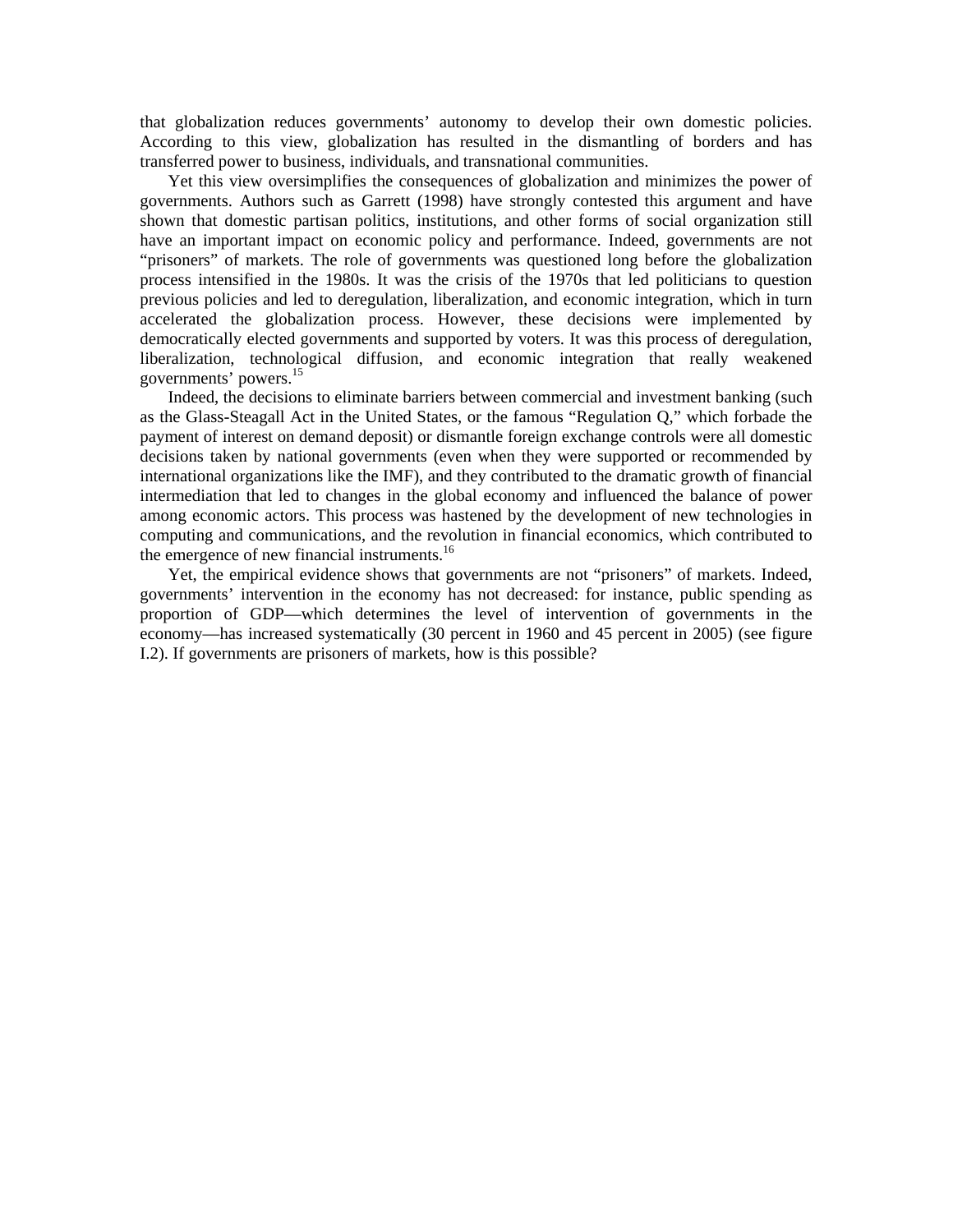#### **Figure 3:**



**Total increase in health and long-term care spending by country, 2005-2050** In percentage points of GDP

While it is true that corporate taxes have declined, how is it possible to explain that governments have been able to maintain income taxes (see figure I.3)?

**Figure 4:** Corporate Tax Rates in EU25 1990-2006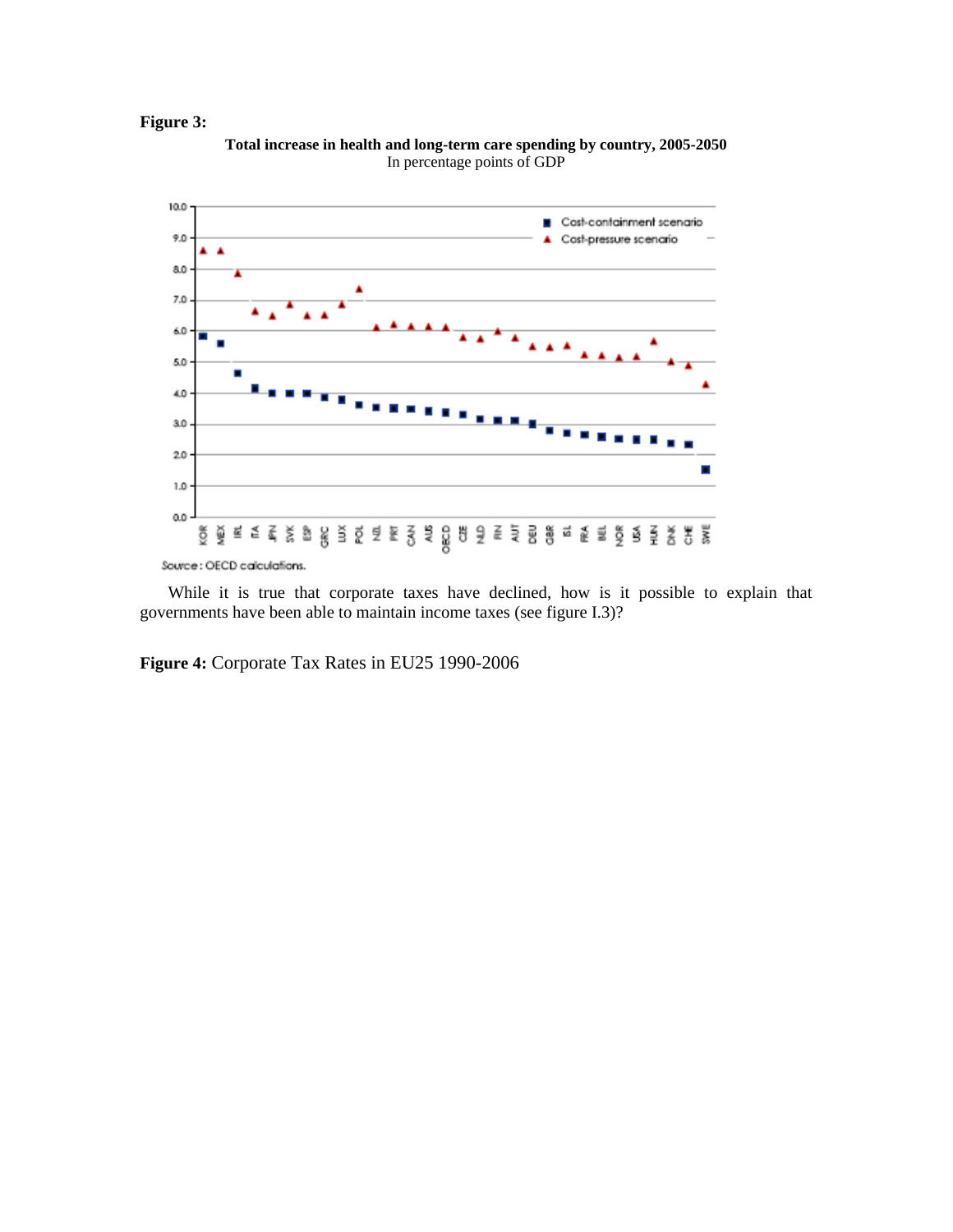

Sources: Devereux, Griffith and Klemm (2005), Eurostat, KPMG for statutory rates; Overesch (2005) for EATR (Effective average tax rates).

Indeed, governments are still able to determine social policies. While they have a cost, they are also beneficial because they help cushion the negative impact of globalization and technological change. In fact the evidence shows that governments can implement policies that promote employment and increase the incomes of the low-paid (see OECD 2007a). Finally, while it is true that there are limits in monetary politics and levels of public debt, high levels of debt have been possible with stable monetary policies (i.e., in Italy or Belgium with levels of debt higher that 100 percent of their GDP).

On the contrary, in this paper I make the case that success in the global economy demands national government actions, and that it does not need to be based necessarily in convergence, but on diversification and differences. In fact, I argue that in the global economy we survive by becoming more diverse and focusing on what we do best, not by copying other countries or economic models. The question should be not so much about the costs and benefits of globalization (there are both), but how to distribute the benefits. In fact globalization can help generate the resources to develop social policies. It is the inequity in the balance of institutional arrangements that results in unequal benefits. Some scholars are advocating for a "New Deal for Globalization" based on a reform of the tax system to share the benefits more widely, in order to make globalization more tolerable for citizens who have experienced little real income growth (Scheve and Slaughter 2007).

I argue that we should not build a wall against the world beyond. Success will be based on the elimination of tariff and nontariff barriers by rich countries, the establishment of appropriate policies and institutions, the development of adequate adjustment assistance and efficient financial systems, regulated migration, and strong governance. According to a recent OECD report, globalization is "compatible with employment rates, provided the right policies are in place" (OECD 2007).<sup>17</sup> Governments should respond to citizens' concerns about the negative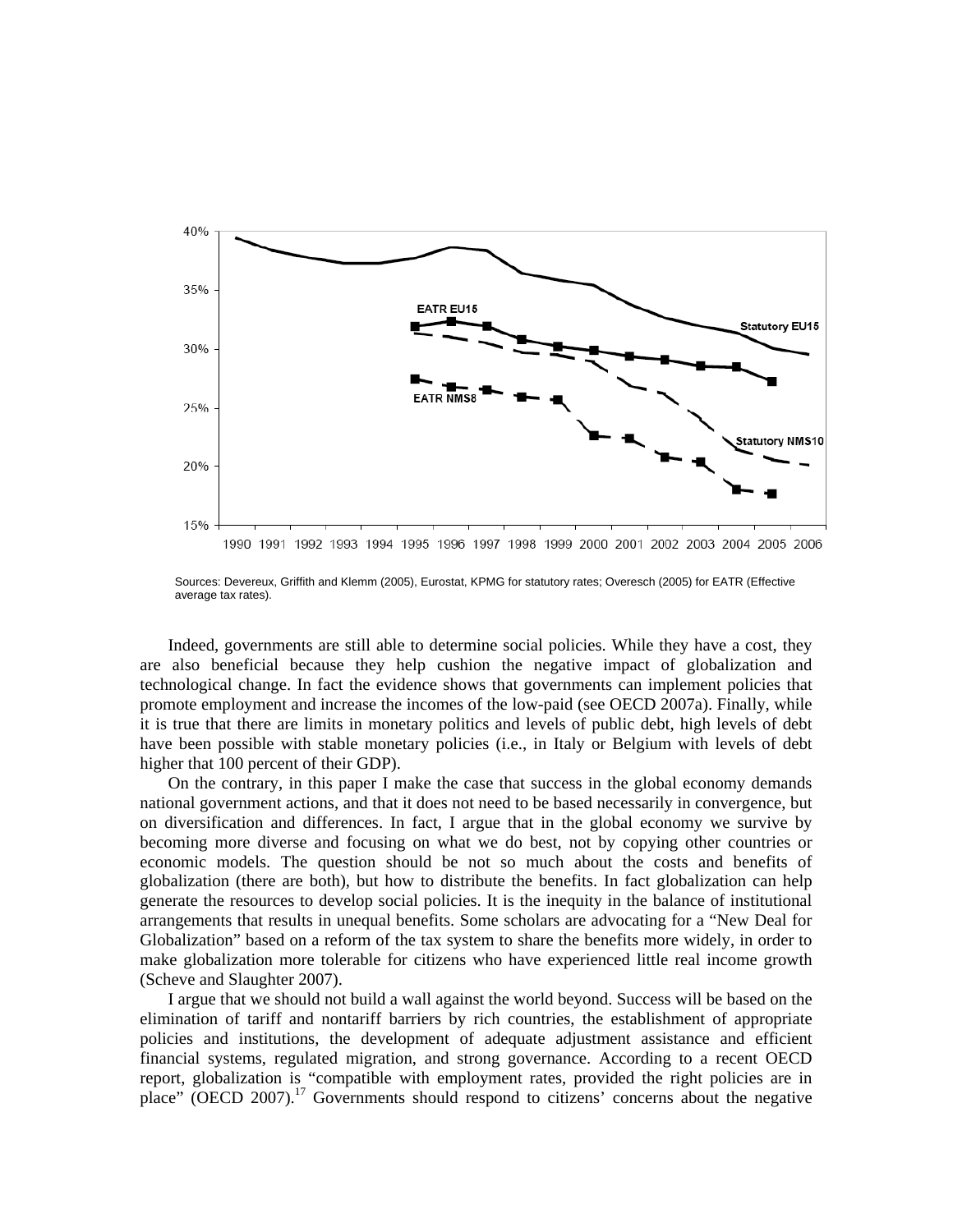effects of globalization (it creates losers) and address the growing gap between the successful and the unsuccessful. The solutions are well known: better education, flexible economies, improved infrastructure, and safety nets. They may ignore these solutions at their own peril.

Government leaders should remember that public institutions and political decisions also mediate capital markets. Politics are not only desirable but also inevitable in dealing with the political and economic effects of globalization. Citizens, who feel threatened by a phenomenon that is perceived as a profit-making and inhuman machine, want governments to shield them from the insecurities of the age, and powerful coalitions are forming to curb the increasing power of global capitalist interests and elites. Yet, it is important to remember that many of the current challenges are transnational (i.e. climate change, energy security, terrorism, migration, demographic changes, global pandemic, increasing competition, or proliferation of weapons of mass destruction) and they cannot be addressed effectively alone by national governments.

In sum, governments are not "prisoners" of markets. They nearly have as much (or as little) control over their economies as they had in the past. This has been a convenient argument to deflect political pressures and justify unpopular policies. Governments should be responsible of their own choices and policies. They should act to configure markets. As some scholars have pointed out,

Globalization's soft underbelly is the imbalance between the national scope of governments and the global nature of markets. A healthy economic system necessitates a delicate compromise between these two. Go too much in one direction and you have protectionism and autarky. Go too much in the other and you have an unstable world economy with little social and political support from those it is supposed to help.<sup>18</sup>

In the end, markets and democracy are both necessary to fulfil the ideals of liberty, solidarity, and equality that are intrinsic to Western values. The main challenge is one of global governance because economic globalization is moving faster than political and institutional one (Stiglitz 2006).

#### Against Convergence

The proponents of globalization contend that countries are now converging in one model of capitalism––the Anglo-Saxon one. In the opinion of some scholars, the combined impetuses of globalization and the process of economic integration have imposed exigencies of increasing competitiveness on national economies and firms, which have compelled countries to deregulate their labor markets, welfare systems, and industrial relations (Crouch and Streeck 1997). According to this view, these pressures for change have undermined coordinating capacity, hence pressuring governments to implement uniform policies based on deregulation and further liberalization. This type of explanation perpetuates the extended myth that there is only one economic model to operate in a global economy based on a set of institutions that promotes market efficiencies and entrepreneurship. While states' steering capacities are being constrained by developments beyond their national boundaries, this does not mean a loss of state control or convergence in a neoliberal direction (see Royo 2000).

This paper seeks to challenge the argument according to which the Anglo-Saxon countries (and in particular the United States, and to a lesser extend the United Kingdom) have institutions and policies that other countries must follow to achieve economic success in a global world (See Table 2 for basic socio-economic data of a number of western countries). In recent years there have been constant references to the economic decline of Europe, and scholars have pointed out to the fact that in the last 20 years the continent has lost ground vis-à-vis the United States. They highlight economic data suggesting that the European economies have stalled. For instance, in the first 30 years after the war Europe reduced its per capita GDP distance from the United States by half (from 42 percent to 80 percent), yet since then it has gone down to 70 percent of the U.S. level (Alesina and Giavazzi 2006, pp. 4–5). Other data seem to confirm this trend. While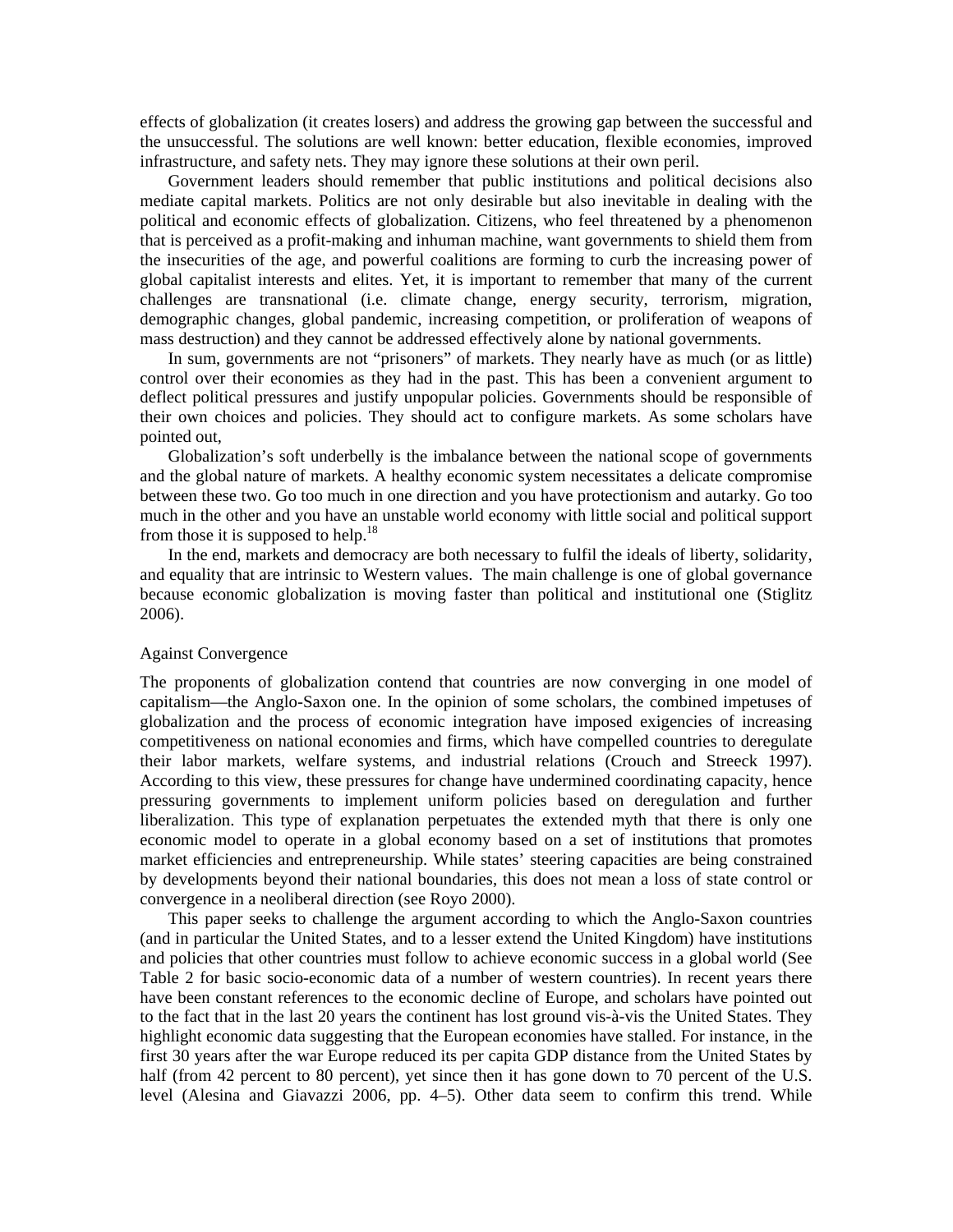productivity growth in the United States increased from an annual rate of 1.5 percent between 1973 and 1975, 2.5 percent between 1995 and 2000, and 3.5 percent between 2001 and 2005, in Europe productivity growth has been slow: only 0.9 percent after 1998 (although the latest data seems to indicate that Europe is catching up: in 2006 productivity grew in the EU 1.5%, whereas in the US it increased only by  $0.9\%$ )<sup>19</sup>. Furthermore, the number of patents granted per working person between 1990 and 2003 has been 3.6 in the United States, but less than 1 in the United Kingdom, France, and Germany; continental output per hour is still about 90 percent of U.S. levels, and only 75 percent of those in working age in France and Italy were in employment, against 87 percent in the United States. This has led observers to call for further liberalization and market-led change in Europe that will put in place the right incentives to take risks, and work (Alesina and Giavazzi 2006, pp.  $168-172$ )<sup>20</sup>

The Nobel laureate Edmund Phelps, highlighted in his Nobel lecture, the failure of European economies to deliver neither dynamism nor high employment, and attributed the recent economic underperformance of these economies to "the continent's corporatist economic system (or systems), a system constructed of big unions, big employer confederations and big banks, all mediated by a big public sector- a system that has been built up starting in the 1920s on the belief that it would be better than capitalism." While he supports a system that combines high dynamism with social inclusion, he advocates market-led change.<sup>21</sup>

Yet, this paper defends that in the global economy we survive by becoming more diverse and by focusing on what we do best, not by copying the United States. While it is true that Anglo-Saxon countries have experienced strong economic performance in the last decade, there are many other indicators that point to significant weaknesses in their economic performance and social well-being. According to UN reports on child welfare and child poverty, the United States and the United Kingdom are the two worst industrial countries in which to grow up: child poverty doubled in the United Kingdom between 1979 and 1998, and in the United States a baby from a family in the bottom 5 percent of U.S. income distribution will have a life span 25 percent shorter than a baby from the top 5 percent. On the contrary other countries, such as Sweden, Norway, and the Netherlands, countries traditionally associated with Social Democratic governments and corporatist models of capitalism; score higher than the United States in almost every indicator of well-being: inequality, poverty, and economic insecurity are all lower.<sup>22</sup>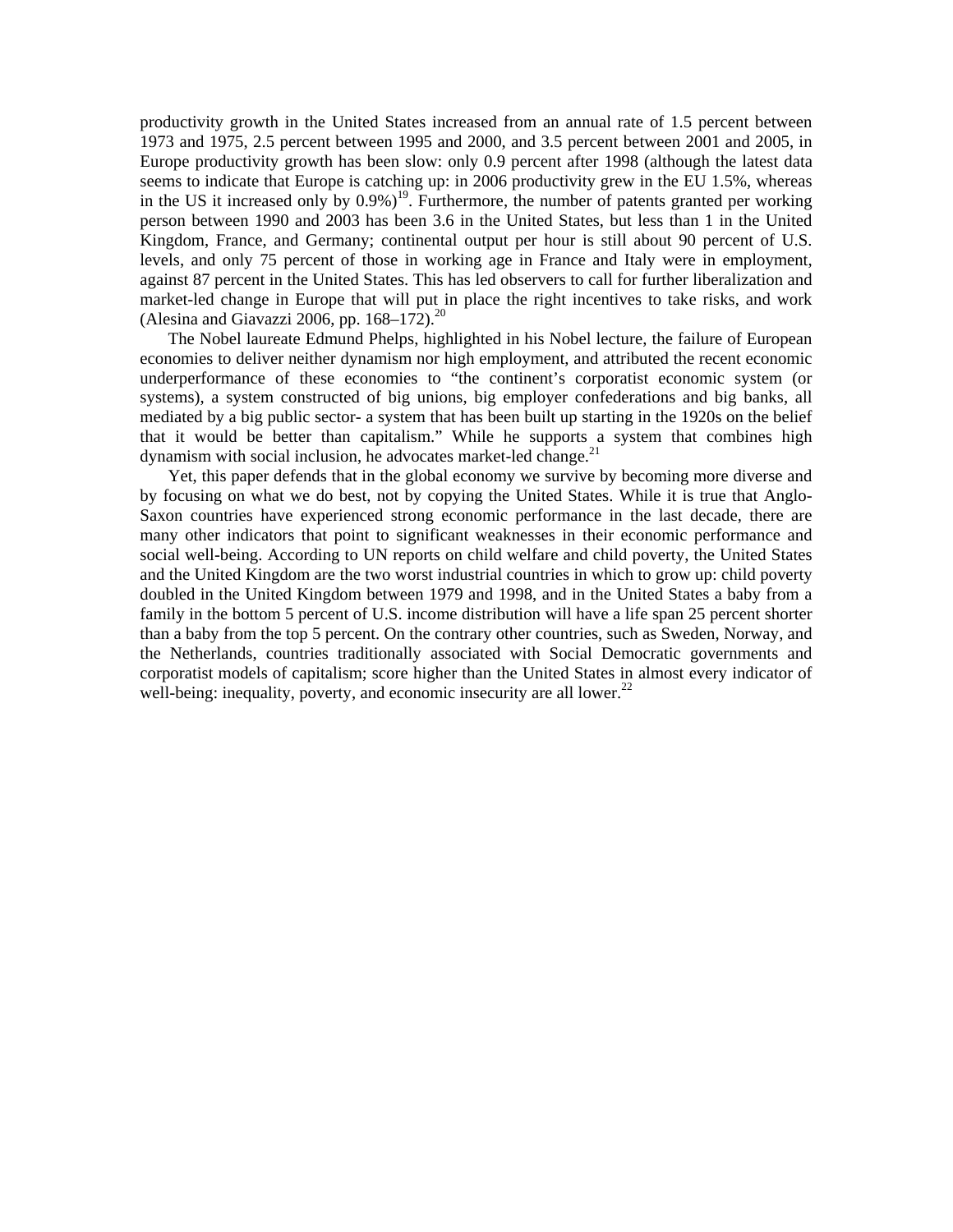| Table 2: Basic Socio-economic Data of a Number of Western Countries:<br>Employment rates (15 to 64 years), standardized unemployment, income inequality,<br>and poverty rates (defined as income lower than 50 percent of median)<br>Standardized<br>Percentile<br>Gini<br>Poverty<br><b>Employment Rate</b><br>unemployment rate<br>Ratio<br>Coefficient<br>Rate<br>1990<br>2003<br>2004<br>2005<br>1990<br>2003<br>2004<br>2005<br>2006<br>90/10<br>0.32<br>68.40<br>4.25<br>13.01<br>70.00<br>70.30<br>71.60<br>6.70<br>5.90<br>5.40<br>5.10<br>4.80<br>Australia<br>0.26<br>3.15<br>68.70<br>67.80<br>68.60<br>4.30<br>4.80<br>5.20<br>4.70<br>7.74<br>Austria<br>$\ldots$<br>$\ldots$<br>0.28<br>3.28<br>Belgium<br>54.40<br>59.30<br>60.50<br>61.00<br>8.20<br>8.40<br>8.40<br>8.20<br>7.88<br>6.60<br>72.20<br>72.50<br>7.60<br>Canada<br>70.30<br>72.50<br>8.10<br>7.20<br>6.30<br>0.32<br>4.19<br>6.80<br>12.37<br>2.75<br>75.40<br>75.10<br>76.00<br>75.50<br>7.20<br>5.50<br>3.90<br>0.23<br>5.39<br>Denmark<br>5.40<br>4.80<br>Finland<br>74.10<br>67.40<br>67.20<br>68.00<br>3.20<br>9.10<br>8.80<br>8.30<br>7.70<br>0.25<br>2.90<br>5.38<br>62.50<br>France<br>59.90<br>62.40<br>62.30<br>8.50<br>9.60<br>9.70<br>9.50<br>0.28<br>3.45<br>7.31<br>9.50<br>64.10<br>64.60<br>0.28<br>3.37<br>8.36<br>Germany<br>65.00<br>65.50<br>4.80<br>9.00<br>9.50<br>9.40<br>8.30<br>Ireland<br>52.10<br>65.00<br>65.50<br>67.10<br>0.31<br>4.48<br>16.15<br>13.40<br>4.70<br>4.50<br>4.30<br>4.40<br>52.60<br>56.20<br>57.40<br>8.90<br>8.40<br>8.00<br>7.70<br>6.80<br>0.33<br>4.47<br>Italy<br>57.50<br>12.76<br>Netherlands<br>61.80<br>71.80<br>71.20<br>71.10<br>5.90<br>3.70<br>3.90<br>0.23<br>2.78<br>4.60<br>4.70<br>4.91<br>73.00<br>75.80<br>3.50<br>0.25<br>6.40<br>Norway<br>75.60<br>75.20<br>5.80<br>4.50<br>4.40<br>4.60<br>2.80<br>51.80<br>60.70<br>8.50<br>0.34<br>4.69<br>14.16<br>Spain<br>62.00<br>64.30<br>13.00<br>11.10<br>10.60<br>9.20<br>Sweden<br>83.10<br>74.30<br>7.30<br>7.00<br>0.25<br>2.96<br>73.50<br>73.90<br>1.70<br>5.60<br>6.30<br>6.53<br>Switzerland<br>0.27<br>77.90<br>77.40<br>77.20<br>4.00<br>3.38<br>7.56<br>4.20<br>4.40<br>4.50<br>$\ddot{\phantom{a}}$<br>$\ldots$<br>U.K.<br>0.34<br>72.50<br>72.60<br>72.70<br>72.60<br>4.90<br>5.30<br>4.57<br>12.46<br>6.90<br>4.70<br>4.80<br>U.S.<br>71.20<br>71.20<br>72.20<br>71.50<br>5.60<br>5.50<br>5.46<br>17.05<br>6.00<br>5.10<br>4.60<br>0.37<br>$\sim$<br>$\alpha$<br>$\overline{11}$<br>$\pi$<br>0 <sup>o</sup><br>2720 |  |  |  |  |  |  |  |  |  |  |  |  |  |  |
|--------------------------------------------------------------------------------------------------------------------------------------------------------------------------------------------------------------------------------------------------------------------------------------------------------------------------------------------------------------------------------------------------------------------------------------------------------------------------------------------------------------------------------------------------------------------------------------------------------------------------------------------------------------------------------------------------------------------------------------------------------------------------------------------------------------------------------------------------------------------------------------------------------------------------------------------------------------------------------------------------------------------------------------------------------------------------------------------------------------------------------------------------------------------------------------------------------------------------------------------------------------------------------------------------------------------------------------------------------------------------------------------------------------------------------------------------------------------------------------------------------------------------------------------------------------------------------------------------------------------------------------------------------------------------------------------------------------------------------------------------------------------------------------------------------------------------------------------------------------------------------------------------------------------------------------------------------------------------------------------------------------------------------------------------------------------------------------------------------------------------------------------------------------------------------------------------------------------------------------------------------------------------------------------------------------------------------------------------------------------------------------------------------------------------------------------------------------------------------------------------------------------------------|--|--|--|--|--|--|--|--|--|--|--|--|--|--|
|                                                                                                                                                                                                                                                                                                                                                                                                                                                                                                                                                                                                                                                                                                                                                                                                                                                                                                                                                                                                                                                                                                                                                                                                                                                                                                                                                                                                                                                                                                                                                                                                                                                                                                                                                                                                                                                                                                                                                                                                                                                                                                                                                                                                                                                                                                                                                                                                                                                                                                                                |  |  |  |  |  |  |  |  |  |  |  |  |  |  |
|                                                                                                                                                                                                                                                                                                                                                                                                                                                                                                                                                                                                                                                                                                                                                                                                                                                                                                                                                                                                                                                                                                                                                                                                                                                                                                                                                                                                                                                                                                                                                                                                                                                                                                                                                                                                                                                                                                                                                                                                                                                                                                                                                                                                                                                                                                                                                                                                                                                                                                                                |  |  |  |  |  |  |  |  |  |  |  |  |  |  |
|                                                                                                                                                                                                                                                                                                                                                                                                                                                                                                                                                                                                                                                                                                                                                                                                                                                                                                                                                                                                                                                                                                                                                                                                                                                                                                                                                                                                                                                                                                                                                                                                                                                                                                                                                                                                                                                                                                                                                                                                                                                                                                                                                                                                                                                                                                                                                                                                                                                                                                                                |  |  |  |  |  |  |  |  |  |  |  |  |  |  |
|                                                                                                                                                                                                                                                                                                                                                                                                                                                                                                                                                                                                                                                                                                                                                                                                                                                                                                                                                                                                                                                                                                                                                                                                                                                                                                                                                                                                                                                                                                                                                                                                                                                                                                                                                                                                                                                                                                                                                                                                                                                                                                                                                                                                                                                                                                                                                                                                                                                                                                                                |  |  |  |  |  |  |  |  |  |  |  |  |  |  |
|                                                                                                                                                                                                                                                                                                                                                                                                                                                                                                                                                                                                                                                                                                                                                                                                                                                                                                                                                                                                                                                                                                                                                                                                                                                                                                                                                                                                                                                                                                                                                                                                                                                                                                                                                                                                                                                                                                                                                                                                                                                                                                                                                                                                                                                                                                                                                                                                                                                                                                                                |  |  |  |  |  |  |  |  |  |  |  |  |  |  |
|                                                                                                                                                                                                                                                                                                                                                                                                                                                                                                                                                                                                                                                                                                                                                                                                                                                                                                                                                                                                                                                                                                                                                                                                                                                                                                                                                                                                                                                                                                                                                                                                                                                                                                                                                                                                                                                                                                                                                                                                                                                                                                                                                                                                                                                                                                                                                                                                                                                                                                                                |  |  |  |  |  |  |  |  |  |  |  |  |  |  |
|                                                                                                                                                                                                                                                                                                                                                                                                                                                                                                                                                                                                                                                                                                                                                                                                                                                                                                                                                                                                                                                                                                                                                                                                                                                                                                                                                                                                                                                                                                                                                                                                                                                                                                                                                                                                                                                                                                                                                                                                                                                                                                                                                                                                                                                                                                                                                                                                                                                                                                                                |  |  |  |  |  |  |  |  |  |  |  |  |  |  |
|                                                                                                                                                                                                                                                                                                                                                                                                                                                                                                                                                                                                                                                                                                                                                                                                                                                                                                                                                                                                                                                                                                                                                                                                                                                                                                                                                                                                                                                                                                                                                                                                                                                                                                                                                                                                                                                                                                                                                                                                                                                                                                                                                                                                                                                                                                                                                                                                                                                                                                                                |  |  |  |  |  |  |  |  |  |  |  |  |  |  |
|                                                                                                                                                                                                                                                                                                                                                                                                                                                                                                                                                                                                                                                                                                                                                                                                                                                                                                                                                                                                                                                                                                                                                                                                                                                                                                                                                                                                                                                                                                                                                                                                                                                                                                                                                                                                                                                                                                                                                                                                                                                                                                                                                                                                                                                                                                                                                                                                                                                                                                                                |  |  |  |  |  |  |  |  |  |  |  |  |  |  |
|                                                                                                                                                                                                                                                                                                                                                                                                                                                                                                                                                                                                                                                                                                                                                                                                                                                                                                                                                                                                                                                                                                                                                                                                                                                                                                                                                                                                                                                                                                                                                                                                                                                                                                                                                                                                                                                                                                                                                                                                                                                                                                                                                                                                                                                                                                                                                                                                                                                                                                                                |  |  |  |  |  |  |  |  |  |  |  |  |  |  |
|                                                                                                                                                                                                                                                                                                                                                                                                                                                                                                                                                                                                                                                                                                                                                                                                                                                                                                                                                                                                                                                                                                                                                                                                                                                                                                                                                                                                                                                                                                                                                                                                                                                                                                                                                                                                                                                                                                                                                                                                                                                                                                                                                                                                                                                                                                                                                                                                                                                                                                                                |  |  |  |  |  |  |  |  |  |  |  |  |  |  |
|                                                                                                                                                                                                                                                                                                                                                                                                                                                                                                                                                                                                                                                                                                                                                                                                                                                                                                                                                                                                                                                                                                                                                                                                                                                                                                                                                                                                                                                                                                                                                                                                                                                                                                                                                                                                                                                                                                                                                                                                                                                                                                                                                                                                                                                                                                                                                                                                                                                                                                                                |  |  |  |  |  |  |  |  |  |  |  |  |  |  |
|                                                                                                                                                                                                                                                                                                                                                                                                                                                                                                                                                                                                                                                                                                                                                                                                                                                                                                                                                                                                                                                                                                                                                                                                                                                                                                                                                                                                                                                                                                                                                                                                                                                                                                                                                                                                                                                                                                                                                                                                                                                                                                                                                                                                                                                                                                                                                                                                                                                                                                                                |  |  |  |  |  |  |  |  |  |  |  |  |  |  |
|                                                                                                                                                                                                                                                                                                                                                                                                                                                                                                                                                                                                                                                                                                                                                                                                                                                                                                                                                                                                                                                                                                                                                                                                                                                                                                                                                                                                                                                                                                                                                                                                                                                                                                                                                                                                                                                                                                                                                                                                                                                                                                                                                                                                                                                                                                                                                                                                                                                                                                                                |  |  |  |  |  |  |  |  |  |  |  |  |  |  |
|                                                                                                                                                                                                                                                                                                                                                                                                                                                                                                                                                                                                                                                                                                                                                                                                                                                                                                                                                                                                                                                                                                                                                                                                                                                                                                                                                                                                                                                                                                                                                                                                                                                                                                                                                                                                                                                                                                                                                                                                                                                                                                                                                                                                                                                                                                                                                                                                                                                                                                                                |  |  |  |  |  |  |  |  |  |  |  |  |  |  |
|                                                                                                                                                                                                                                                                                                                                                                                                                                                                                                                                                                                                                                                                                                                                                                                                                                                                                                                                                                                                                                                                                                                                                                                                                                                                                                                                                                                                                                                                                                                                                                                                                                                                                                                                                                                                                                                                                                                                                                                                                                                                                                                                                                                                                                                                                                                                                                                                                                                                                                                                |  |  |  |  |  |  |  |  |  |  |  |  |  |  |
|                                                                                                                                                                                                                                                                                                                                                                                                                                                                                                                                                                                                                                                                                                                                                                                                                                                                                                                                                                                                                                                                                                                                                                                                                                                                                                                                                                                                                                                                                                                                                                                                                                                                                                                                                                                                                                                                                                                                                                                                                                                                                                                                                                                                                                                                                                                                                                                                                                                                                                                                |  |  |  |  |  |  |  |  |  |  |  |  |  |  |
|                                                                                                                                                                                                                                                                                                                                                                                                                                                                                                                                                                                                                                                                                                                                                                                                                                                                                                                                                                                                                                                                                                                                                                                                                                                                                                                                                                                                                                                                                                                                                                                                                                                                                                                                                                                                                                                                                                                                                                                                                                                                                                                                                                                                                                                                                                                                                                                                                                                                                                                                |  |  |  |  |  |  |  |  |  |  |  |  |  |  |
|                                                                                                                                                                                                                                                                                                                                                                                                                                                                                                                                                                                                                                                                                                                                                                                                                                                                                                                                                                                                                                                                                                                                                                                                                                                                                                                                                                                                                                                                                                                                                                                                                                                                                                                                                                                                                                                                                                                                                                                                                                                                                                                                                                                                                                                                                                                                                                                                                                                                                                                                |  |  |  |  |  |  |  |  |  |  |  |  |  |  |
|                                                                                                                                                                                                                                                                                                                                                                                                                                                                                                                                                                                                                                                                                                                                                                                                                                                                                                                                                                                                                                                                                                                                                                                                                                                                                                                                                                                                                                                                                                                                                                                                                                                                                                                                                                                                                                                                                                                                                                                                                                                                                                                                                                                                                                                                                                                                                                                                                                                                                                                                |  |  |  |  |  |  |  |  |  |  |  |  |  |  |
|                                                                                                                                                                                                                                                                                                                                                                                                                                                                                                                                                                                                                                                                                                                                                                                                                                                                                                                                                                                                                                                                                                                                                                                                                                                                                                                                                                                                                                                                                                                                                                                                                                                                                                                                                                                                                                                                                                                                                                                                                                                                                                                                                                                                                                                                                                                                                                                                                                                                                                                                |  |  |  |  |  |  |  |  |  |  |  |  |  |  |
|                                                                                                                                                                                                                                                                                                                                                                                                                                                                                                                                                                                                                                                                                                                                                                                                                                                                                                                                                                                                                                                                                                                                                                                                                                                                                                                                                                                                                                                                                                                                                                                                                                                                                                                                                                                                                                                                                                                                                                                                                                                                                                                                                                                                                                                                                                                                                                                                                                                                                                                                |  |  |  |  |  |  |  |  |  |  |  |  |  |  |
|                                                                                                                                                                                                                                                                                                                                                                                                                                                                                                                                                                                                                                                                                                                                                                                                                                                                                                                                                                                                                                                                                                                                                                                                                                                                                                                                                                                                                                                                                                                                                                                                                                                                                                                                                                                                                                                                                                                                                                                                                                                                                                                                                                                                                                                                                                                                                                                                                                                                                                                                |  |  |  |  |  |  |  |  |  |  |  |  |  |  |
|                                                                                                                                                                                                                                                                                                                                                                                                                                                                                                                                                                                                                                                                                                                                                                                                                                                                                                                                                                                                                                                                                                                                                                                                                                                                                                                                                                                                                                                                                                                                                                                                                                                                                                                                                                                                                                                                                                                                                                                                                                                                                                                                                                                                                                                                                                                                                                                                                                                                                                                                |  |  |  |  |  |  |  |  |  |  |  |  |  |  |

*Sources: OECD: http://stats.oecd.org/WBOS/Default.aspx?QueryName=251&QueryType=View* 

OECD Factbook 2007: http://masetto.sourceoecd.org/vl=4023467/cl=27/nw=1/rpsv/factbook/

Luxembourg Income Study (LIS) Key Figures as of 13 August 2007: http://www.lisproject.org/keyfigures.htm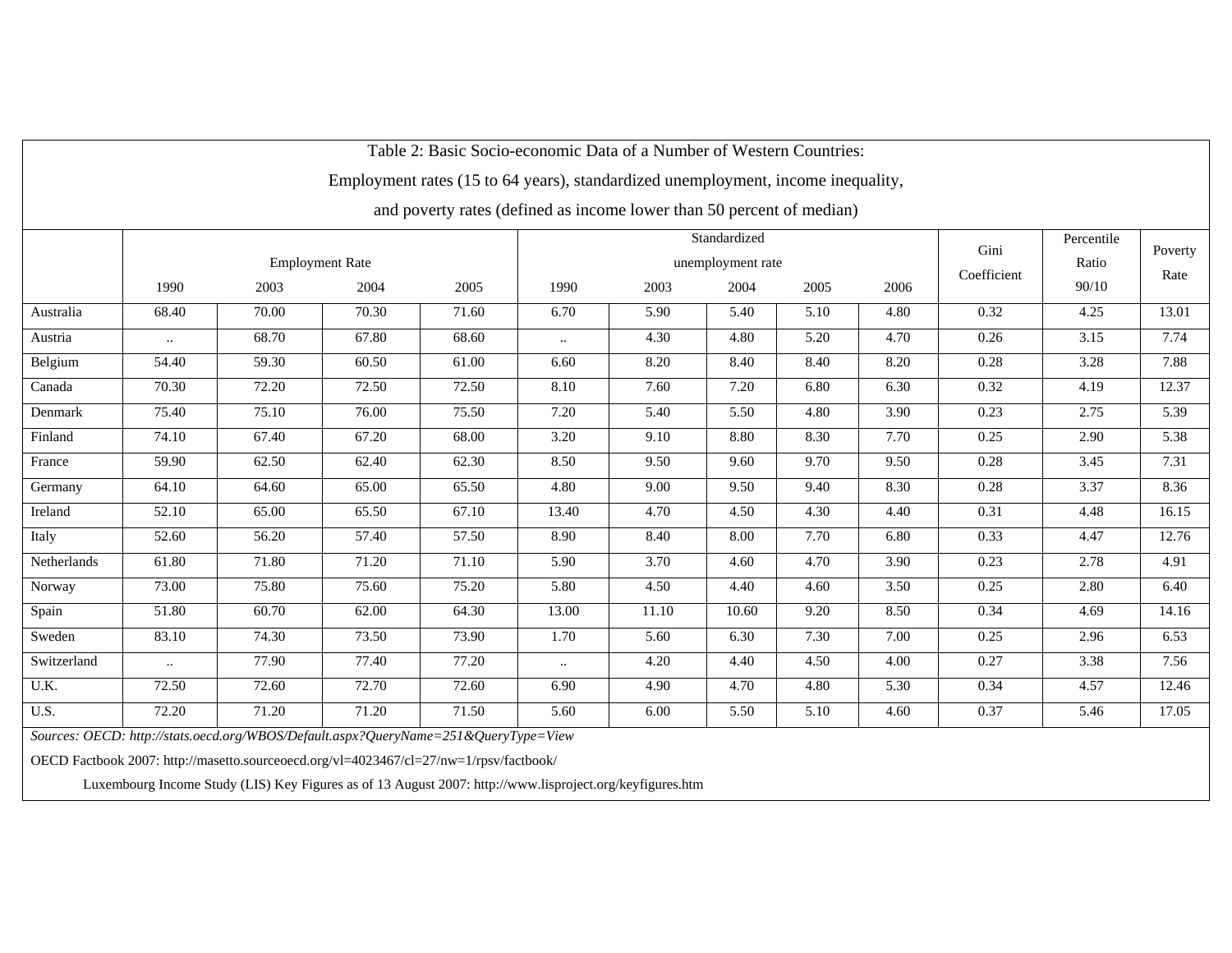Along the same lines, Pontusson (2005) provides a comparative overview of the two systems (what he calls the "liberal capitalism" of the United States and Britain, and the "social market" capitalism of northern Europe) and examines the presumed trade-off between equality and economic growth. He makes the case that it is not clear that liberal economies generate more wealth. While he acknowledges that Americans do make more per capita than anyone else (\$36,000 a year in 2002) some of the European countries closely follow it (Norway is right behind at \$35,000), plus the difference with the other continental European nations (ranging from \$26,000 to \$29,000) is not large enough to claim unambiguously the superiority of the U.S. system. He points out that inequality is higher in liberal capitalist countries: their poverty rate of 15 percent (11.5 percent in the United States) is more than three times higher than in the social market countries. Finally, he notes that while unemployment is higher in Europe the divergences are not so large either: the social market economies have a 5.2 percent unemployment rate between 2000 and 2003, while the liberal capitalist economies had a 5.6 percent.<sup>23</sup> The key difference among these countries is the importance that they attach to social cohesion. Pontusson shows that social market economies can produce growth and employment without the inequities of the liberal capitalist countries. According to him, Europeans seek to share the benefits of economic growth and mitigate the adjustment costs; hence their policies are geared toward improving both social and individual welfare. The institutional setting of these countries makes these policies and these choices possible.

#### Models of Capitalism

Indeed, there are several viable models to succeed in the global economy. In the last few years there has been a growing body of literature outlining different models of capitalism. The Varieties of Capitalism (VoC) literature explains differences and similarities in economic policies and economic performance (Hall and Soskice 2001). It focuses on the institutional frameworks of market economies and identifies complementarities between institutional arrangements. The VoC approach looks at the role that institutions play and how they condition policy, and it seeks to address questions such as what features distinguish one type of policy from another? How are the main VoC constructed? It takes as a starting point the neoclassical view, which uses as a reference the economic success of the Anglo-Saxon countries during the past decade and contends that competitive market relations are the best way to assure strong economic performance. Yet it disputes this conclusion and argues that there is more than one route to economic success. This literature has examined whether a liberal direction can be identified or whether countries are more or less locked into already developed paths because of the complementary character of their institutional framework. It has also analyzed the forces and mechanisms that make institutional change possible (see Crouch 2005).

The VoC approach argues that the institutional frameworks within which firms operate conditions what they can do. It makes the following two core contentions: First, firms are the central actors of the economy (moving away from the neocorporatist's focus on labor unions) because they are the agents of adjustment; and second, it has a relational view of firms: Their success depends on a core of set competences that they develop, which in turn depend on the quality of the relationship with other actors. Therefore, according to this approach, success is contingent on coordination, and hence coordination is the central challenge.

Hall and Soskice propose two types of coordination: *Market Coordination* characterized by arm's-length relations and formal contracts, intense competition and clear market signals, which encourage investment in general assets that can be used for different purposes; and *Strategic Coordination*, based on the collaboration among economic actors with substantial knowledge of each other, which encourages investment on specific assets. Each one of these models of coordination requires specific institutions. *Market Coordination* demands institutional support for the effective enforcement of contracts and regulation to encourage competitions, transparency, and factor mobility whereas *Strategic Coordination* requires institutional support to provide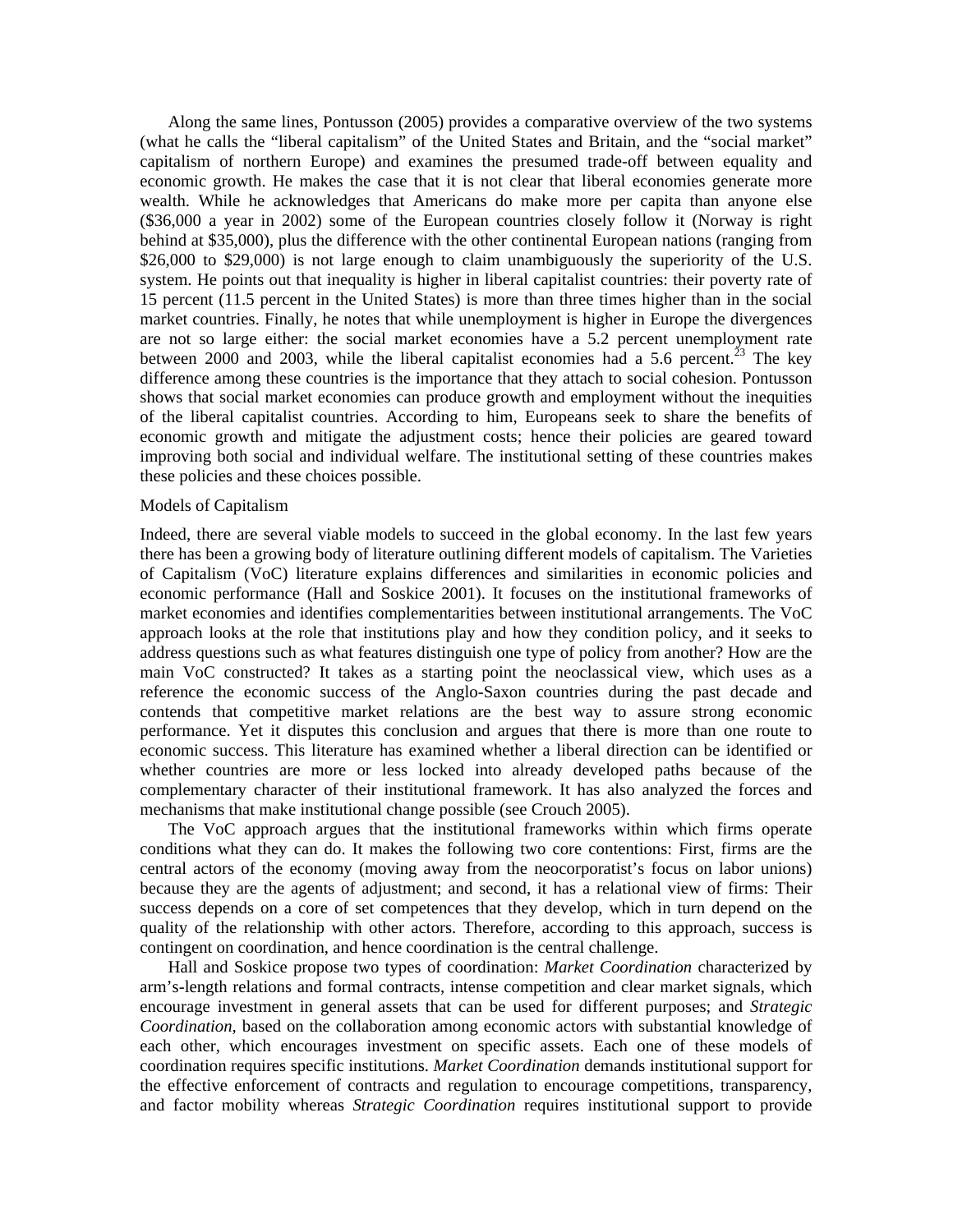regulatory regimes that places limit on competition and contract laws that allow for incomplete contracts.

This approach provides a comprehensive summary of the institutional, economic, and organizational differences between countries categorized as liberal market economies (LMEs) and coordinated market economies (CMEs). It argues that both models have institutional advantages for growth. LMEs are organized around market-based linkages. These countries are competitive on the basis of their flexibility. CMEs, on the contrary, base their competitiveness on high levels of coordination, which fosters compromise among economic actors. Therefore, according to this literature there are two types of ideal institutional models: the LMEs and the CMEs. The LMEs, like the United States and the United Kingdom, are organized around a decentralized model based on general skills and market-based linkages, deregulated labor markets, strong competition policy, education and training systems focused on general skills, and a financial setting with relatively fluid capital markets and public information. On the contrary, the CMEs of Northern and Central Europe are characterized by a large number of nonmarketbased cooperative institutional mechanisms, such as long-term finance ties through which firms secure capital in ways that does not depend solely on their short-term performance (such as networks of cross share holdings in other companies and financial institutions), and regulated labor markets in which wages are set through coordinated collective bargaining. According to them, differences across countries in the quality and configuration of these institutional frameworks contribute toward explaining disparities in firms' behavior and performance. It is, therefore, essential to construct a theory of "comparative *institutional* advantage" (Soskice 1999).

In addition Amable (2003) identifies five different models: the market-based Anglo-Saxon model; Asian capitalism; the Continental European model; the social democratic economies; and the Mediterranean model, and examines the institutional transformation that have taken place in Continental Europe to argue that Continental European economies will not converge with the Anglo-Saxon model.

Baumol, Litan, and Schram (2007) also advance four different archetypes of capitalism: stateguided, oligarchic, big-firm, and entrepreneurial. They show that developing countries tend to be state-guided or oligarchic, whereas developed economies tend to be characterized by big-firm capitalism (Continental Europe, Korea, and Japan) or a mix of big-firm and entrepreneurial capitalism (the United States) (pp. 60–92). From this typology they make the argument that for countries to reach (and maintain) the living standards of the rich countries they will need to adopt some combination of big-firm and entrepreneurial capitalism, and they outline the four ingredients necessary for building and maintaining the mixed form of capitalism: easy to start a business, rewards for productive entrepreneurial activity, disincentives for unproductive activity, and keeping the winners on their toes (pp. 95–121). In other words, they make the case that countries have to move toward the U.S. model of entrepreneurial capitalism.

Other scholars have developed other typologies. According to Andre Sapir, there are at least four political economy models in Europe: The "Nordic model" (Denmark, Finland, Sweden, and the Netherlands) characterized by highest public spending on welfare and social protection, relatively unregulated labor markets, and active labor market policies; the "Anglo-Saxon model," which provides generous social assistance; weak union and unregulated labor markets (Ireland and the United Kingdom); the "Rhineland model," (Austria, Belgium, France, Germany, and Luxemburg), which relies on stronger protection than in the Scandinavian countries, relatively powerful unions, as well as social protection for the unemployed; and finally the "Mediterranean Model," characterized by support for early retirement, regulated labor markets that protect employment, as well as provision of pensions (Greece, Italy, Portugal, and Spain).

Sapir examines the impact of these models on the levels of employment and poverty and concludes that the Nordic and Anglo-Saxon models have better employment performance, while the Rhineland and Nordic models have a better record in eliminating relative poverty. According to his analysis the Mediterranean model (which includes Spain) performs poorly on both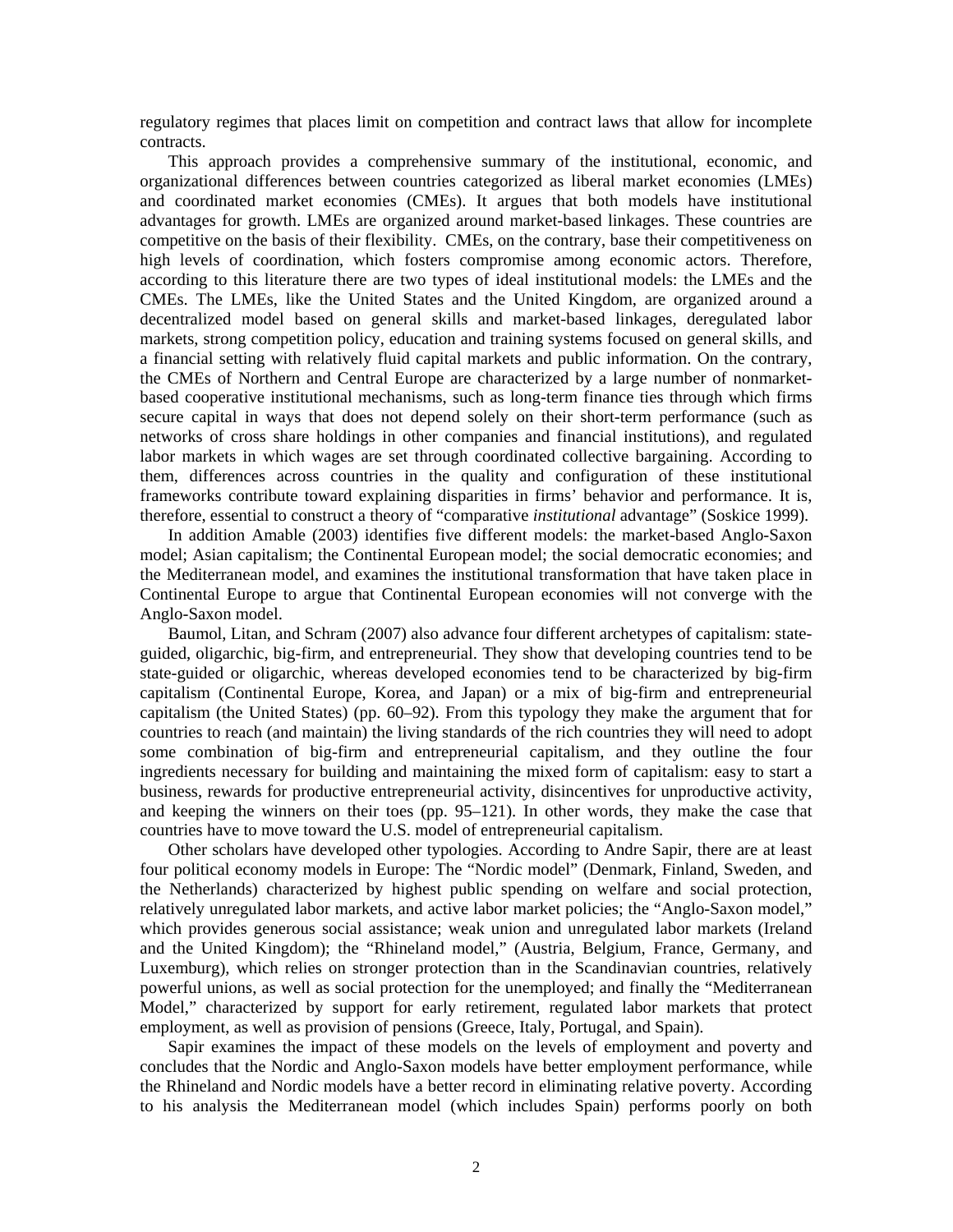objectives. Hence the conclusion is that countries such as Spain should become either more Nordic or more Anglo-Saxon.<sup>24</sup> The problem is that it is not easy to move in the Nordic direction because these countries have specific institutional features (e.g., highly educated population, solidaristic culture, high levels of taxation and public spending, as well as some of the most developed welfare states in the world) that are not easy to replicate. Therefore, he seems to suggest that the most likely option for these countries would be to move toward the Anglo-Saxon model.

Yet, this paper shows that a movement toward an Anglo-Saxon model is not preordained. It supports the conclusion by other authors, such as Eichengreen (2007), who have claimed that there may be more than one combination of institutions capable of producing the same level of efficiency. Competition will generate growing pressures for European countries to "deliver their preferred mix of public and private good more efficiently," but there are European countries, such as the Scandinavian ones, who have been very successful at finding the right equilibrium to maintain their social protections while enhancing the efficiencies of their production system. Moreover, as we have seen, Europeans have different preferences; therefore, their institutions should also differ.

#### Lessons for Latin America

Economic and social policies in advanced industrial democracies constitute successful models to promote growth and equity. Therefore they may offer lessons and guidelines that may be applicable to Latin American countries as they try to adapt their institutions and policies to the challenges posed by globalization.Latin American countries are still trying to address the challenge of growth with equity and it is critical to underscore that there is not a single path to success. And this is a continent that is expected by 2025 to have 25% of the world's population and represent approximately 7% of the world's economy.

In Latin America the lack of an efficient bureaucracy with autonomy from particularistic interests, which has the capacity to pursue goals and implement policies in a consistent manner has been a very important impediment for the successful pursuit of effective developmental policies. These countries have also lacked the distribution of power among interest groups that has facilitated the mergence of solidaristic policies in Europe. Also, the state is much weaker and generally does not have the control over the resources that are typical of the European ones, while the private sectors is stronger and more autonomous in its pursuit of its own interests (oftentimes at the expense of the common good) (Schneider and Maxfield 1997). Lastly the alliance between reformist parties and the labor movement (central to the European Social Democratic and Christian Democratic models) is much weaker in Latin America. The region has also been hindered by the hegemonic role played by the US, which has pushed for the implementation of neoliberal policies and the retrenchment of the state in these countries (Huber 2002, 470). Does this mean that the region will converge towards the Anglo-Saxon model?

In the 1990s economic policies throughout Latin America showed a trend toward growing deregulation, privatization, decentralization and liberalization, which were often accompanied by deepening labor market inequalities. Indeed in most cases reforms have reproduced and exacerbated existing problems. Yet more recently this general trend has been countered by the emergence, in countries such as Chile or Brazil, of an alternative model that combines liberal economic policies with a focus on redistribution and social policies.

Yet, models of capitalism in Latin America have suffered from great instability and with few exceptions, like Chile or Costa Rica have had lacked staying power. Indeed, economic and social policies in the regions have been characterized by radical and constant changes. Interventionist models have failed because their protectionist tendencies have precluded the promotion of industrial and technological diversification. Populist ones have been characterized by disastrous macroeconomic policies based on large deficits and expansive monetary policies that have led to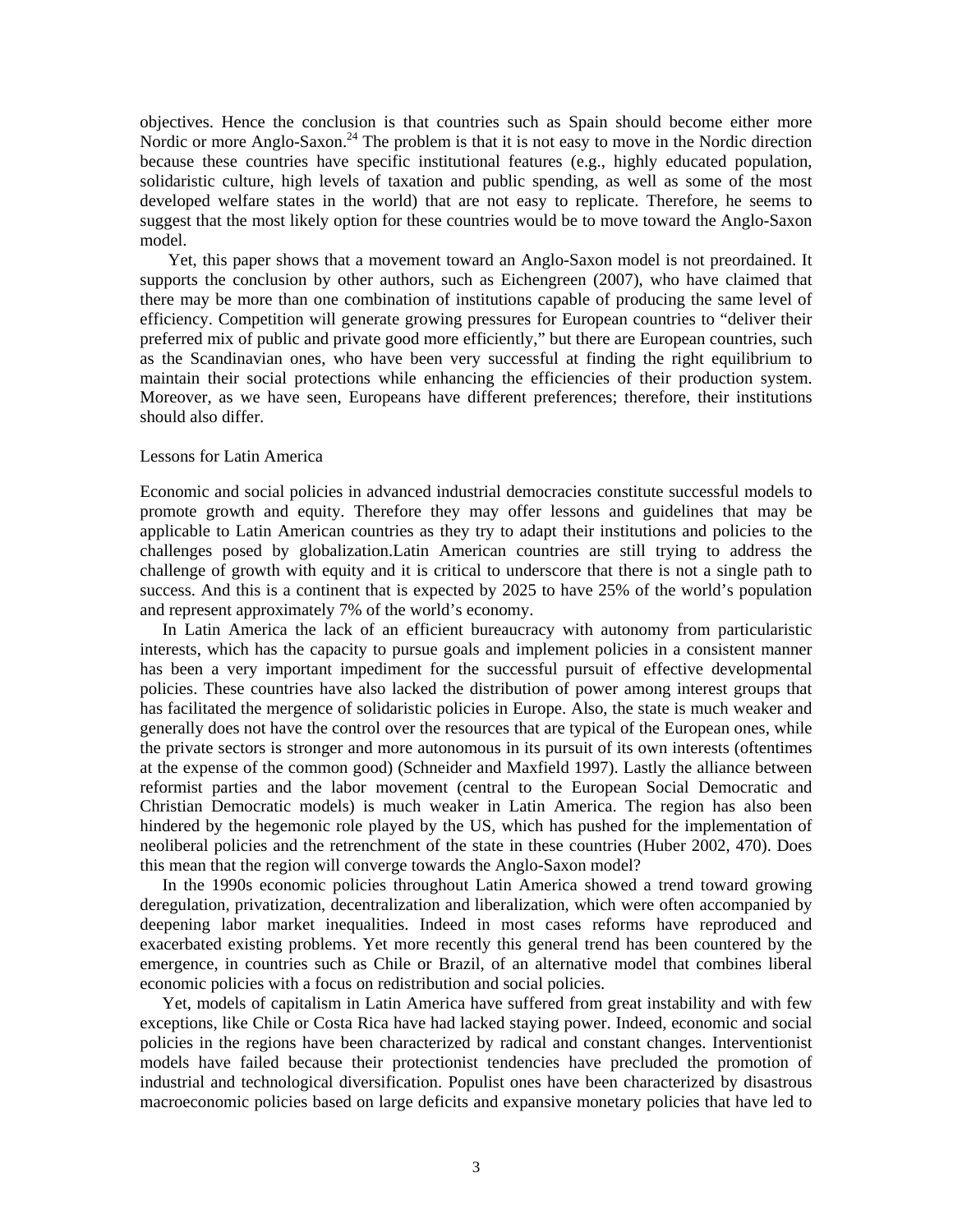vicious boom and bust cycles. Finally, liberal models have failed because of weak democratic institutions, and inadequate underlying structural conditions (i.e. high inequality and concentration of wealth, bureaucratic weakness of the state, low educational levels, too much centralization, weak employment, high population growth, high dependency ratios, and reliance on exports and external capital) that have hampered the working of the market. In countries in which trust among economic and social actors is largely lacking, the absence of strong and impartial institutions that can enforce the contractual arrangements that are typical of liberal market economies, is self-defeating (Sheahan 2002).

Fortunately, the fortunes of Latin American countries have been transformed since the 2001- 02 financial crisis. For most of the countries in the region the last decade has been a very positive one. They have been able to leave behind the infamous "lost decade" of the late 1990s marked by hyperinflation, and the effects of the international financial crisis, which brought a recession to these countries between 1998 and 2002. Indeed, according to many observers that period has been one of the most beneficial ones for the region in the last three decades. Inequalities persist, but unemployment and poverty have been declining. Economic growth has been accompanied by an increase in purchasing capacity, and between 2003 and 2007 per capita GDP in the region has increased 18.5% (3.5% annually). Moreover, in 2000 only 18 million Latin Americans had access to the internet, and by 2008 125 million do (one every four).<sup>25</sup> In 2007 LA economies grew by an average 5.3% and are expected to expand by 4% in  $2008^{26}$ 

|                  | <b>GDP Growth</b><br>(annual average, %) |       | Inflation (end of year)<br>(annual average, %) |      |       | <b>Budget Balance</b><br>% of GDP |        |        | <b>Current Account Balance</b><br>$(\% \text{ of GDP})$ |        |        |        |
|------------------|------------------------------------------|-------|------------------------------------------------|------|-------|-----------------------------------|--------|--------|---------------------------------------------------------|--------|--------|--------|
|                  | 2006                                     | 2007* | 2008*                                          | 2006 | 2007* | 2008*                             | 2006   | 2007*  | 2008*                                                   | 2006   | 2007*  | 2008*  |
| <b>Argentina</b> | 8.5                                      | 8.5   | 6.5                                            | 9.8  | 8.5   | 10                                | 1.4    | 1.0    | 0.5                                                     | 3.8    | 2.5    | 1.5    |
| <b>Bolivia</b>   | 4.6                                      | 4.0   | 2.8                                            | 5.0  | 11.7  | 10.0                              | 5.0    | 1.5    | $-3.0$                                                  | 11.8   | 12.0   | 6.0    |
| <b>Brazil</b>    | 3.8                                      | 5.5   | 5.0                                            | 3.1  | 4.5   | 4.5                               | $-3.0$ | $-2.2$ | $-2.5$                                                  | 1.4    | 0.3    | 0.0    |
| <b>Chile</b>     | 4.0                                      | 5.2   | 4.9                                            | 2.6  | 7.8   | 4.3                               | 7.9    | 8.7    | 5.0                                                     | 3.6    | 4.0    | 2.0    |
| <b>Colombia</b>  | 6.8                                      | 7.0   | 5.5                                            | 5.0  | 5.7   | 4.5                               | $-1.0$ | $-0.7$ | $-1.6$                                                  | $-2.1$ | $-4.0$ | $-4.5$ |
| <b>Mexico</b>    | 4.8                                      | 3.2   | 3.0                                            | 4.1  | 3.8   | 3.8                               | 0.1    | 0.0    | $-0.1$                                                  | $-0.2$ | $-1.0$ | $-1.3$ |
| Peru             | 7.6                                      | 8.3   | 6.5                                            | 1.1  | 3.9   | 2.8                               | 2.1    | 3.0    | 2.0                                                     | 2.8    | 2.5    | 2.5    |
| <b>Venezuela</b> | 10.3                                     | 8.5   | 6.5                                            | 17.0 | 22.8  | 26.0                              | $-2.0$ | $-3.3$ | $-5.0$                                                  | 14.0   | 11.0   | 10.0   |
| America          | 5.4                                      | 5.6   | 4.8                                            | 5.0  | 6.2   | 6.3                               | $-0.7$ | $-0.4$ | $-1.0$                                                  | 2.0    | 1.0    | 0.4    |
| Latina           |                                          |       |                                                |      |       |                                   |        |        |                                                         |        |        |        |

\*Estimated

*Source*: Solchaga and Recio Asociados. From: *El País*, March 30<sup>th</sup>, 2008, p.16-Negocios.

According to the CEPAL (*Comisión Económica para América Latina*) the middle class has taken off in countries like Brazil, Mexico and Peru; and the percentage of the population who live in a situation of extreme poverty in the region has decreased from 48% in 1990 to 35% in 2008. In addition, the continent is in track to fulfill the UN Millennium Objectives to have poverty halved in half by 2015.<sup>27</sup>There have been cases of dramatic success. For instance, Chile grew an average of 5% during the last decade, more than doubled its per capita income from \$3,638 to \$8,900, improved dramatically its fiscal position (it registered a surplus of more than 8\$ of GDP in 2007) experienced inflation rates below 10%, balanced is balance of payments (in 2007 it had a surplus of \$3bn) tripled and diversified its exports (Asia represents 25% of its exports, the EU and the USA half, and the 25% left goes mostly to other LA countries), negotiated trade agreements with 56 countries, $2^8$  invested in new sovereign wealth funds, $2^9$  and received \$70bn of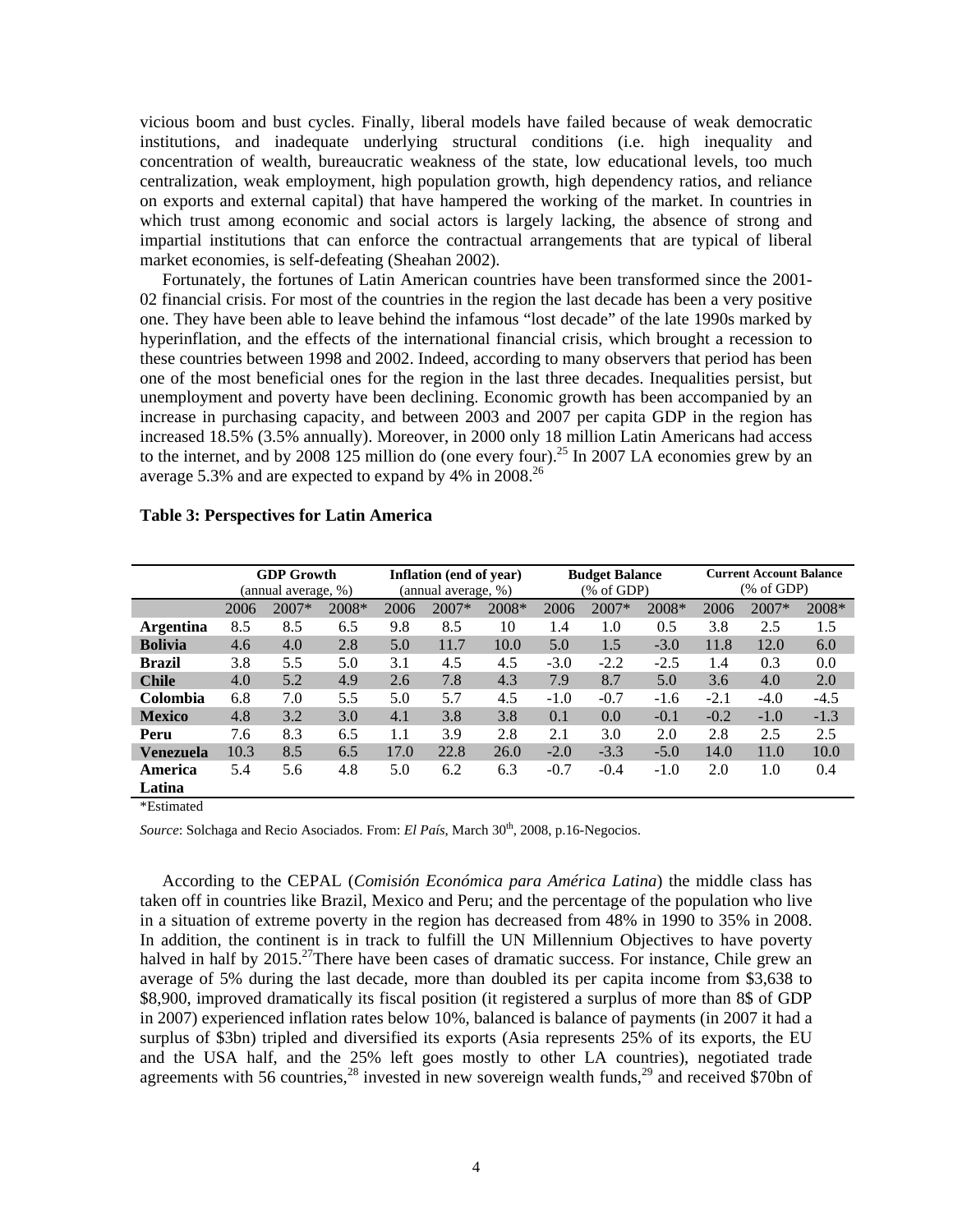FDI between 2000 and 2006 (and to put this figure in perspective GDP in Chile in 2005 was  $$115bn$ .<sup>30</sup>

Brazil, another star performing country, has experienced similar successes. The country has been able to break from the malaise of the previous decade when the economy only grew 2.3% between 1980 and 2003, while population grew 1.8%, 50 million Brazilians lived below the poverty line (20millon of the under extreme poverty), and per capita income stagnated. The commitment from the last two presidents, Fernando Henrique Cardoso and Luiz Ignacio Lula da Silva, to political stability, combined with economic policies that would balance economic growth with social responsibility (i.e. growth first and spending later) has paid off. Inflation decreased from 150% in 1986, to 7% in 2000 and 3.6% in 2007; foreign debt has been reduced (it reached \$100bn in 2001, or the equivalent of 4-5% of the exports), the trade balance has improved (the surplus has averaged between \$30-45bn); FDI has exploded (between 2004-2008 Brazil will receive %115bn), poverty has been dramatically reduced (the social programs like *Bolsa Escola* of Zero Hunger, have rescued 16 million Brazilians from poverty: the equivalent of the entire Chilean population of 40% of Argentina's); and in the last 7 years it has created almost nine million new jobs and the minimum wage has increased from 139 to 415 *reales*. 31

Increasing confidence on the economic fundamentals of the countries of the region has helped them to regain the trust from investors. Indeed, the continent has become, one again, a magnet for Foreign Direct Investment (FDI) driven by the increase in commodity prices, and the expanding consumer demand in the countries of the region. According to the latest data from the CEPAL, in 2007 FDI increased 84.3% in Brazil (\$34bn), 22.7% in Mexico (\$23bn), 35% in Colombia (\$8.7bn), 13.6% in Argentina (\$5.7bn), and 94% in Chile (\$15bn).<sup>32</sup> Latin America has also benefitted greatly from the incursion of the Asian giants in these countries. For instance, China's commercial exchanges with LA countries have reached  $$105bn.<sup>33</sup>$ 

Indeed, thesepositive developments have been the result of the implementation of orthodox macroeconomic policies in most Latin American countries, which have contributed to reduce inflation and budget deficits. The region has also benefited from the boom in developed countries (according to the IDB, of the average 6% annual growth of these economies, 2% are the consequence of the improvement in the international context), and the increase in the price of energy, minerals and food, which they export.

Yet, despite these notable economic improvements income distribution and poverty remain major problems throughout the region. For instance, according to a recent report from the *Instituto de Investigación Económica Aplicada* (Ipea) in Brazil 10% of the population controls 75.4% of the wealth of the country. And this wealth is also very unevenly distributed from a geographic standpoint: in São Paolo 10% of the population controls 73.4 of the GDP; in Salvador de Bahia 10% controls 67%, and in Río de Janeiro 10% control 62.9%. More astonishing is the fact these figures are almost identical to the one registered at the end of the XVIII century: in Rio de Janeiro, for instance, the distribution of income was almost identical: 10% of the population controlled 68% of the wealth.<sup>34</sup>A recent report from Argentina shows that, although there has been a decline in the poverty rate (it reached a peak of 57.7% in October of 2002 at the height of the economic crisis), urban poverty still stands at 20.6%in 2008 (2.8 percentage points lower than the previous year). There are still 4.9 million Argentineans who live in urban areas that cannot fulfil their basic needs for food, health, housing, education, transportation, and other basic services; and 5.9% of the urban population (1.4 million people) is indigent (with income lower than \$311 or 982.38 *pesos* for a family of four members) and cannot eat adequately.35

Furthermore, despite very rapid rates of economic growth in countries like Peru, Colombia, Chile of Panama, which have grown as fast as the East Asian Tigers; the overall GDP growth of the region (both in absolute and per capita terms) is still lower than that of the Eastern European countries. This suggests, according to observers that the continent still needs to deepen structural reforms, invest in education, lowers the costs to make business and invests more in R&D and innovation (China invests  $3\%$  and LA  $1\%$ ).<sup>36</sup>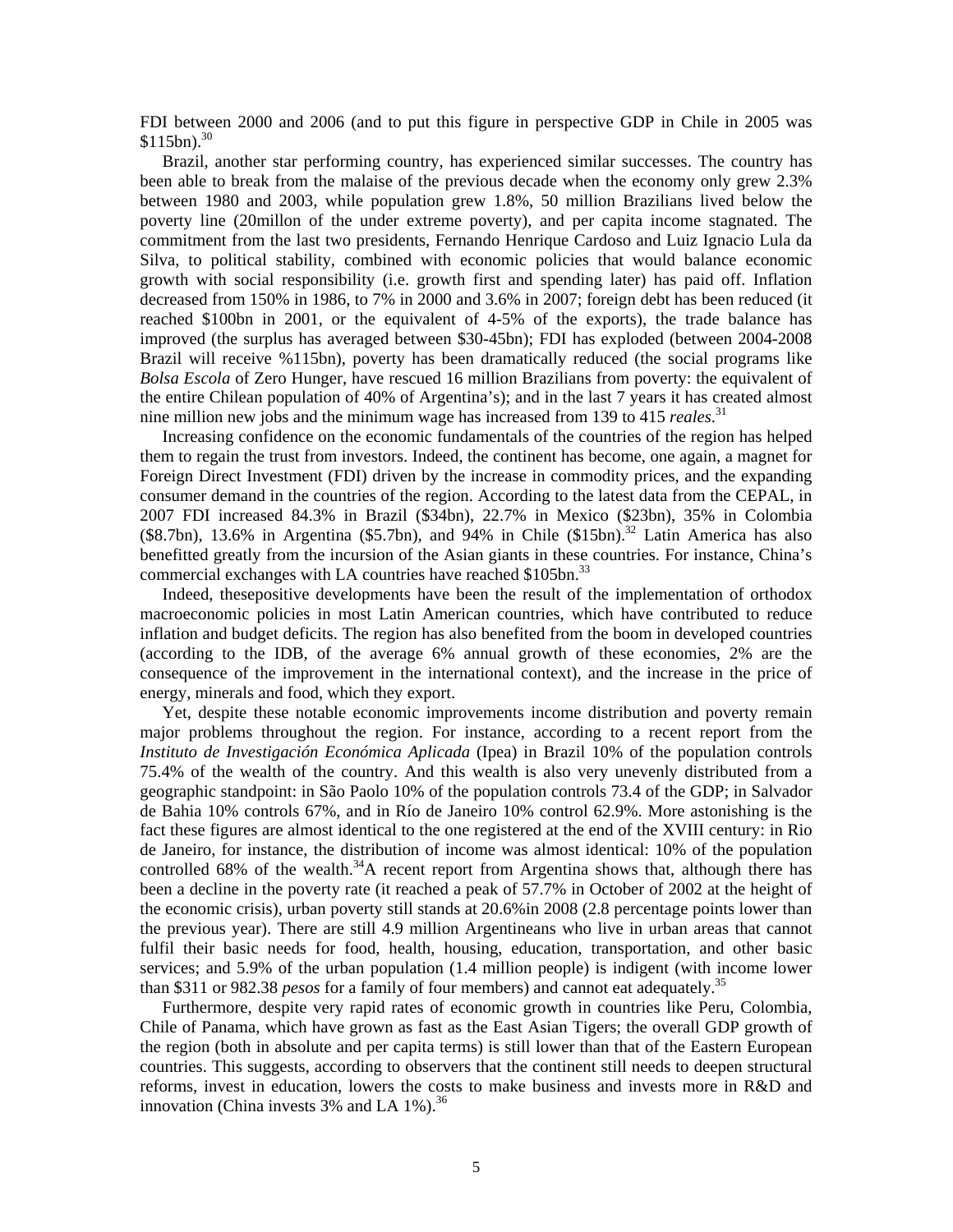Most analysts forecast that despite the 2008 worldwide financial crisis, the continent is well prepared to advert a crisis: positive trade balances, fiscal consolidation, and the strengthening of the financial sector have prepared the LA countries to confront economic difficulties. Yet the US slowdown has dented optimism in the region. The IADB has alerted that the 2008 crisis will expose a host of vulnerabilities in growth, productivity, and investment performance. While fiscal management has improved in most countries (in particular in Chile with the establishment of stabilization funds), most of them have adopted pro-cyclical spending and have not invested enough. $37$  Indeed, the challenge of growth with equity is still a daunting one for most LA countries.

But, the analysis of the European experience illustrates that it is possible to combine equity with growth. The European social model shows that proper regulation, along with public investment in human capital are crucial for sustained economic growth with social integration. In Europe cooperation among the economic actors at the national or sectoral level has promoted growth with high levels of unemployment and productivity, while maintaining a generous safety net. While this model is not easily transferable (models of capitalism are the result of particular socioeconomic, historical and institutional contexts; and are shaped by different distribution of power, policy choices and historical legacies), the failure of alternative models of development in the region has weakened entrenched institutional practices and actors, which may facilitate the process of institutional reform. This will require not only an institutional transformation, but also a behavioral one (Huber 2002, 475). Yet the failure of the neoliberal agenda andcrisis can provide ideal contexts for radical departures from long-established policy patterns.

As we have seen in the preceding section, many paths are open for pursuing economic and social goals, and a combination of models is also possible (Royo 2008).If we want to look at the transferability of models and policies it is imperative to look at institutions and actors, and the distribution of power among these actors (Huber 2002, 468; Filgueira and Filgueira 2002). What are the lessons for the European experience?

First, institutional and policy convergence toward an Anglo-Saxon model characterized by state retrenchment in the social and economic policy realm is not inevitable. On the contrary, as we have seen there are alternative models and countries with different institutional structures have been very successful in the global economy. Countries can respond in different ways to the pressures from international markets and financial institutions. These pressures are filtered through domestic institutions and power distributions (Huber 2002, 2).

Second, cultural deterministic arguments that focus of the role of the Catholic Church and corporatist traditions of Latin America countries as impediments to entrepreneurship and the acceptance of hierarchy and authority (Velez 1994) need to be discounted in light of the difference performance of countries with similar traditions and the flourishing of entrepreneurial activities throughout the continent (Huber 2002, 468). One just has to examine the recent transformation of Spain, or the recent performance of the Chilean economy, to challenge such overdeterministic arguments.

Third, institutional change is possible (Pierson 2004; Thelen 2004; Greif and Laitin, 2004). There should be no institutional determinism. Although institutions are path-dependent, they still offer constraints and opportunities for change and they can be modified through policy changes. In European countries institutional evolution has been the result of the actions from actors with particular interests that have been influenced by "changes in the broader social environment and the character of [the] actors themselves" (Pierson 2004, 108) and by coalition shifts. Indeed, institutions are largely shaped by political choices and power distributions. Institutional change is not only a consequence of exogenous shocks (Olson 1982), it is a dynamic process that can develop as part of an incremental but cumulative transformative process (Streeck and Thelen 2005). Uncertainty and competitive challenges can provide pressures on the social actors to experiment within existing institutions. They add new elements that can alter the institutions overall trajectory and shift them towards new goals and functions. In other words, institutional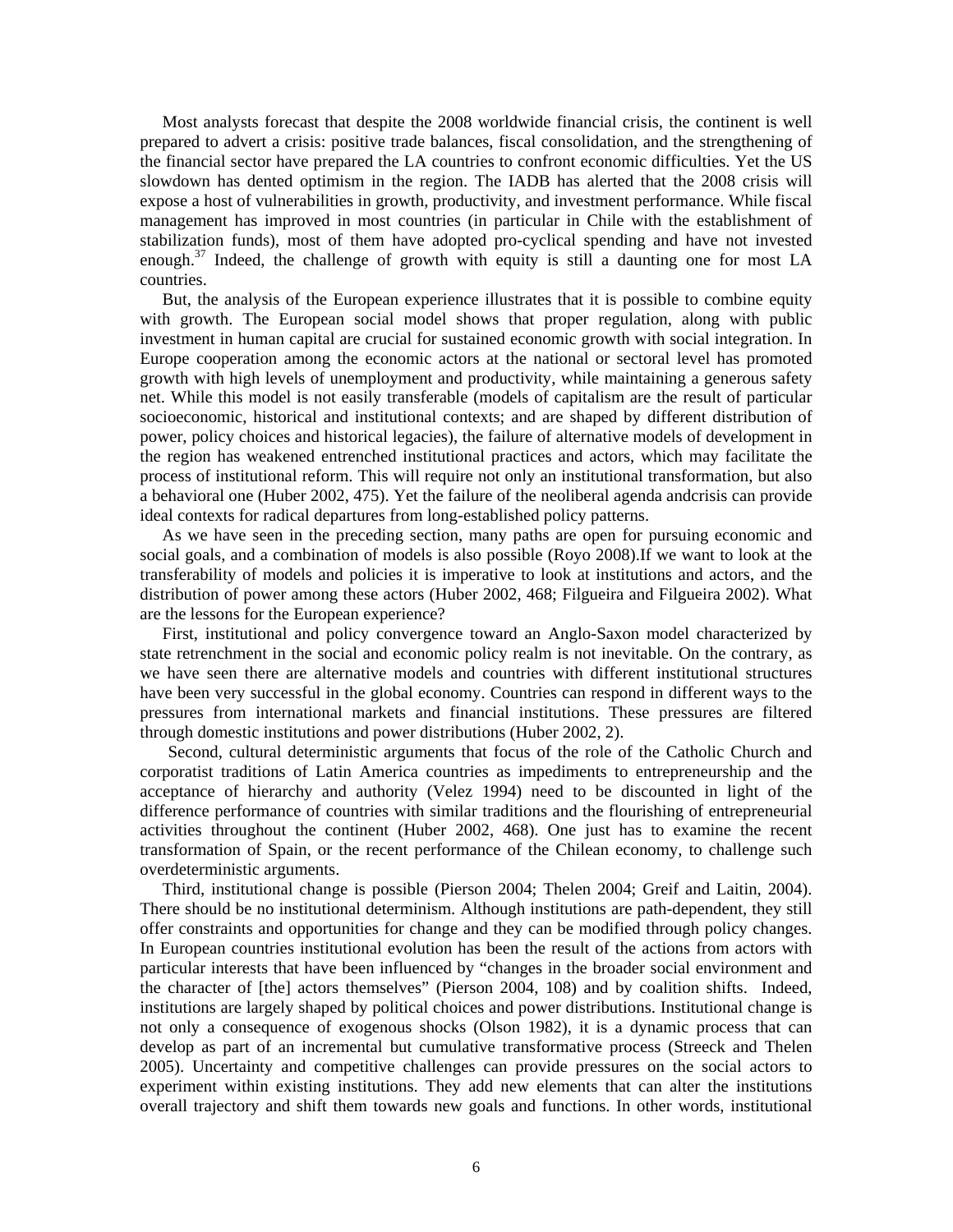adaptation is possible and institutions that were created for a set of purposes can be reconfigured to serve different goals (Thelen 2004, 292-94).

Fourth, exogenous factors can induce the social partners to review their positions and strategies vis-à-vis existing arrangements. In this regard, it is necessary to complement neoinstitutional explanations with a new set of hypotheses concerning actors' behavior (see Regini 2000, 9). The institutional structure of the country combined with the competitive challenges faced by its firms can more advantageous for countries to support different institutional models that seek to balance market flexibility with the adequate supply of collective goods (Regini 2000, 19).

Fifth, developments within the international economic environment and within the domestic structure can change the balance of power among the social actors. These changes can facilitate the emergence of new strategies among the social actors and influence their predisposition to negotiate and settle their differences through social bargaining. Pre-existing institutions do not necessarily condition as much the choices made by the social actors. On the contrary, new emerging constraints and incentives to change can determine their interaction and strategies.<sup>3</sup>

Sixth, in the context of structural constraints that influence the range of option available to economic actors with their own interests, they design institutions. Countries are not stuck in a particular pattern of labor relations and practices. Indeed, institutions are the object of political contestation. Existing institutions influence the interests and strategic options available to the social actors, but coalition shifts influencenewinstitutional designs.

In a region in which economic and social policy implementation has been often hampered by lack of coordination among economic actors, and the insufficient provision of collective goods, the Comes model of continental European countries may offer an alternative path to the historical challenge of growth with equality. The European experience shows that these goals are not incompatible in the context of open and export-dependent economies. It shows that the fulfilment of economic objectives does not have to be at the expense of social ones. On the contrary, in continental Europe they go hand in hand: high wages, high skills, employment quality and stability, vocational training and education, and social protection are the keys that have made Germany the largest exporter in the world. In Latin America the focus on low wages, minimal social protection and job instability have resulted in lower productivity; and the decentralization of bargaining has weakened the social actors and hindered the promotion of solidaristic approaches (Tokman 2002). Indeed, the European experience shows that it is possible to maintain a competitive position in world markets in countries that maintain an extensive system of social protection to cushion adjustment problems, invest in human capital, increase labor participation (particularly among women), and promote cooperation among the economic actors (Stephens 2002).

Debates about economic and social models have been largely absent in Latin American countries, and for decades reforms have been mostly driven by economic and social crises (often under the influence of international financial institutions like the IMF and the WB). It is imperative to break from that pattern and to focus on the development and adoption of long-term goals and strategies that will achieve the combined goals of growth and equality.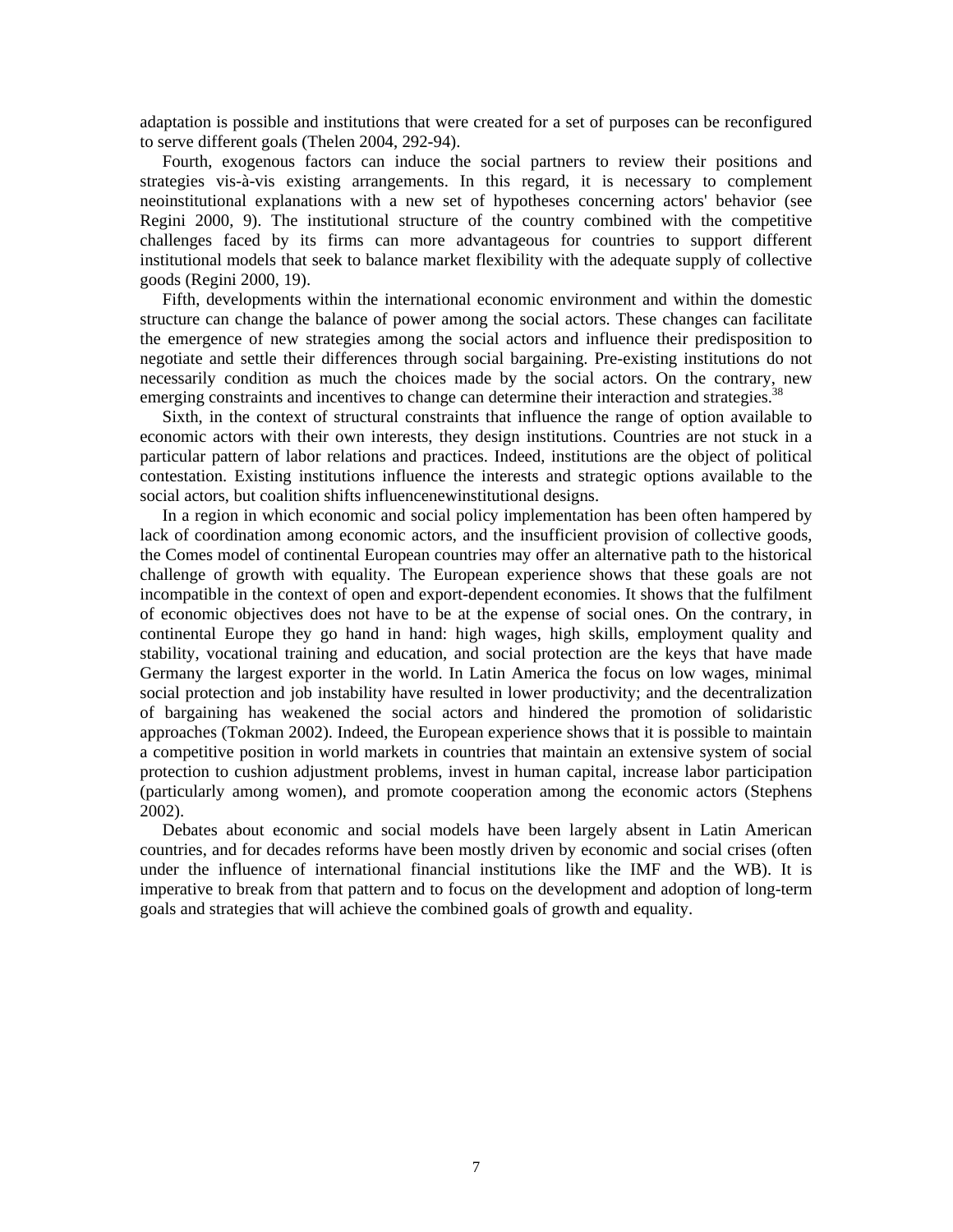#### **NOTES**

<sup>5</sup>. According to an FT/Harris poll the number of Britons, French, and Spaniards who believe that globalization is having a negative effect outweighs those with a more positive outlook by three to one. This feeling is rooted in the perception that the gap between rich and poor in their countries is widening. See "Poll Reveals Backlash in Wealthy Countries against Globalization," "Globalisation Generates Dark Thoughts," and "A Difficult Sales Job," in *Financial Times*, July 23, 2007.

6 . Lawrence Summers, "Harness Market Forces to Share Prosperity," in *Financial Times*, Monday, June 25, 2007. p. 18.

7 . Wolf June 19, 2007, p. 11.

8 . Martin Wolf, "Employment Policies Can Ensure a Fair Share of the Feast," in *Financial Times,* March 11, 2007, p. 11. He also points out that "imports of intermediate manufactured and service inputs accounted for only about 5% of gross output and 10% of total intermediate inputs in the high-income countries in 2003." <sup>9</sup>

Wolf June 19, 2007, p. 11.

<sup>10</sup> Study from the American Chamber of Commerce from Daniel Hamilton and Joseph Quinlan. From "Globalisation enriches EU, study says," in *Financial Times*, Friday February 29, 2008, p.2. The report also highlights that Europe needs to attract more skilled workers from abroad: only 5% go to the EU compared with 55% to the US. A failure to address this challenge could prove costly: for Germany it is estimated that the skills shortage could cost the \$27bn or 1% of GDP.

<sup>11</sup>. Robert Lawrence, "Slow Real Wage Growth and the US Income Inequality: Is Trade to Blame?" in

http://ksghome.harvard.edu/~rlawrence/lawrence%20for%20brandeis.pdf. From Clive Crook, "Why Middle America<br>Needs Free Trade," in Financial Times, June 28, 2007, p. 9.

<sup>12</sup>. "Los salarios pierden frente al capital," in *El País*, Sunday, July 8, 2007, p. 73.<br><sup>13</sup>. "OECD Counters Globalisation Fear," in *Financial Times*, June 20, 2007, p. 2.<br><sup>14</sup>. From: http://www.oecd.org/dataoecd/26/3

<sup>15</sup>. See "Prisoners of Markets," in *The Economist*, December 6, 1997.<br><sup>16</sup>. Wolf June 19, 2007, p. 11.<br><sup>17</sup>. http://www.oecd.org/document/12/0,3343,en\_2649\_201185\_38792716\_1\_1\_1\_1,00.html

<sup>18</sup>. Dani Rodrik, "The Cheerleaders' Threat to Global Trade," in *Financial Times*, March 27, 2007.<br><sup>19</sup> Yet this productivity growth was uneven among the EU countries: while Germany and Greece experienced increases of 2.7%, the United Kingdom of 2%, and France of 1.2%; productivity only increased 0.7% in Spain and 0.2% in Italy.<br>See, "Europa eleva la productividad y se acerca a la de Estados Unidos," in *El País*. Thursday November 2

<sup>20</sup>. Martin Wolf, "European Corporatism Needs to Embrace Market Led Change," in *Financial Times*, January 24, 2007.

21. Edmund Phelps, "Macroeconomics for a Modern Economy," Oslo: December 8, 2006. Published by the *American* 

*Economic Review.* Vol. 97. No.3, June 2007, pp.543-61.<br><sup>22</sup>. Mica Panic, "Child Poverty Exposes the Anglo-American Model," in *Financial Times*, April 2, 2007; and "Does<br>Europe Need Neoliberal Reforms?" in *The Cambridge* 

23. See Christopher Shea, "Vive la Welfare State!" in *Boston Sunday Globe*, January 29, 2006, p. E5.<br><sup>24</sup>. Andre Sapir, "Globalisation and the Reform of European Social Models," September 2005, <u>www.bruegel.org</u>. Other scholars, such as Richard Layard, have argued that painting a stark contrast between models misses the point, because the real distinction is "between countries that have had effective active labor policies and those that have not." According to Layard the picture of the United Kingdom producing high levels of inequality is no longer accurate: since the mid-1990s this trend has been halted, and the United Kingdom currently has some of the fastest growth in health spending in the world. See "EU Set for Clash on 'Anglo-Saxon' versus 'Social' Welfare Models," in *Financial Times*, October 25, 2005, p. 2.<br>
<sup>25</sup> From "América Latina cierra un lustro de oro," in *El País*, March 30<sup>th</sup>, 2008, p.16-Negocios.

<sup>26</sup> "Latin American optimism dented," in *Financial Times*, Wednesday Aril 9, 2008, p. 5.<br><sup>27</sup> "Despega la clase media," in *El País*, March 30<sup>th</sup>, 2008, p.16-Negocios.<br><sup>28</sup> The EU is a key partner: it is the largest in treaty in 2004). Commercial exchanges between the EU25 and Chile increased from \$7.4bn in 2002, the year prior to the trade agreement, to \$22.3bn in 2007, with a surplus on Chile's favour of \$16.3. Spain is the second largest investor in Chile, after the US, and commercial exchanges between the two countries have increased 175% between 2002 and 2007 (from \$816 million to \$2.2bn). From "El cobre es oro para Chile," in *El País*, May 11, 2008.

 $\frac{1}{1}$ 

<sup>&</sup>lt;sup>1</sup>. As defined by the International Monetary Fund, 1999. See Kesselman (2007).<br><sup>2</sup>. See Martin Wolf, ''The New Capitalism: How Unfettered Finance Is Reshaping the Global Economy,'' in *Financial Times*, June 19, 2007, p. 11. 3

<sup>.</sup> Ibid (Wolf June 19, 2007).

<sup>4</sup> . Martin Wolf, "Employment Policies Can Ensure a Fair Share of the Feast," in *Financial Times,* March 11, 2007, p. 11.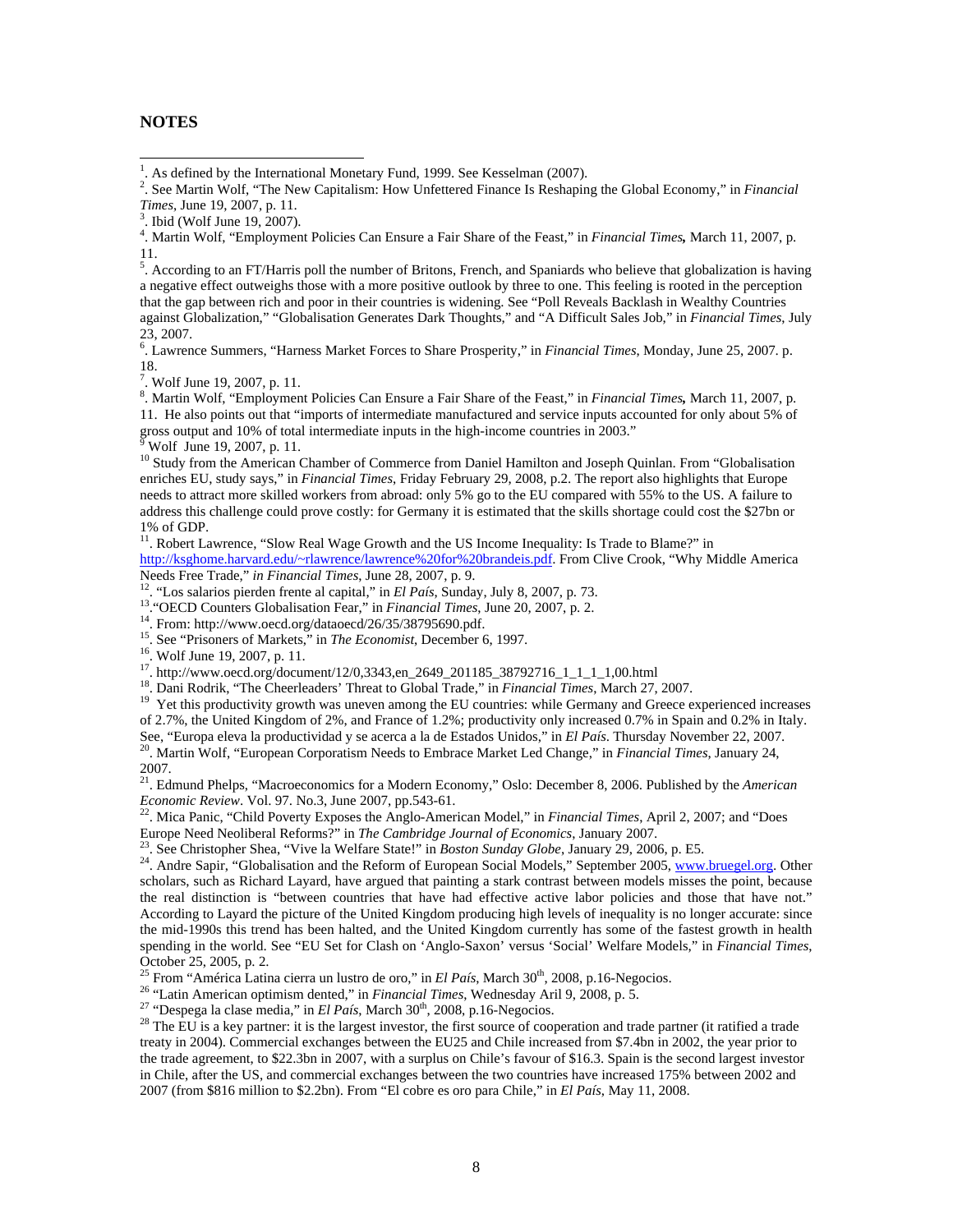<sup>29</sup> Following the Norwegian model, in May 2008 the Chilean government announced that it will invest up to \$5.9bn in international equities and corporate bonds to diversify assets, as part of the counter-cyclical approach to fiscal policy that the country has followed since the 1990s (running surpluses when the economy is growing and increasing spending during economic downturns). This follows the launching of two funds in 2006 that injected the equivalent of 0.5% of GDP into a pension guarantee fund and the decision to invest any surplus above 1% of GDP into a social an economic stabilization fund. As a result the build-up in the two funds has been very rapid and has reached \$16.8bn in 2007. See

"Chile to invest \$5.9bn in new sovereign fund," in *Financial Times*, Wednesday April 9, 2008, p. 5.<br><sup>30</sup> From "El cobre es oro para Chile," in *El País*, May 11, 2008.<br><sup>31</sup> See José Juan Ruiz, "No es la revolucion, pero experiences during the transition and first years of democracy. However the context, the actors, and the goals, are quite different. This new phase of social bargaining is a response to a new set of economic and political challenges.

#### **References**

Alesina, Alberto and Giavazzi. *The Future of Europe: Reform or Decline.* Cambridge, MA and London, England: The MIT Press, 2006.

Amable, Bruno. *The Diversity of Modern Capitalism*. Oxford: Oxford University Press, 2003.

- Baumol, William J., Robert E. Litan, and, Carl J. Schramm. *Good Capitalism, Bad Capitalism and the Economics of Growth and Prosperity.* New Haven and London : Yale University Press, 2007.
- Bhagwati, Jagdish. "The Demands to Reduce Domestic Diversity among Trading Nations." In Bhagwati and Robert Hudec. *Fair Trade and Harmonization*. Cambridge: MIT Press, 1996, pp 9–40.

––––––. *In Defense of Globalization*. New York: Oxford University Press, 2004.

Crouch, Colin. *Capitalist Diversity and Change*. New York: oxford University Press. 2005.

- Crouch, Colin, and Wolfgang Streeck, Eds. *Political Economy of Modern Capitalism. Mapping Convergence and Diversity*. Newbury Park, CA: Sage Publications, 1997.
- D'Mello, Bernard. "Reebok and the Global Footwear Sweatshop." In Jim Yong Kim., ed., *Dying for Growth: Global Inequality and the Health of the Poor.* Monroe, ME: Common Courage Press, 2000.
- Dollar, David and Aart Kray. 2002. "Spreading the Wealth." *Foreign Affairs* 81 (1): 120-133. (January/February).
- Eichengreen, Barry. *The European Economy since 1945.* New Jersey: Princeton University Press, 2007.
- Filgueira Carlos H. and Fernando Filgueira. "Models of Welfare and Models of Capitalism: the Limits of Transferability," in *Models of Capitalism: Lessons for Latin America*. University Park: Penn State Press, 2002.
- Friedman, Thomas. *The Lexus and the Olive Tree: Understanding Globalization*. New York: Farrar, Straus and Giroux, 2000.
- ––––––. *The World is Flat: A Brief History of the Twenty-First Century*. New York: Farrar, Straus and Giroux, 2006.
- Ghemawat, Pankaj. *Redefining Global Strategy: Crossing Borders in a World Where Differences Still Matter.* Cambridge, MA: Harvard Business School Press, 2007.
- Greif, Avner and David D. Laitin. 2004. "A Theory of Endogenous Institutional Change." *American Political Science Review* 98 (4) (November): 633–652.
- Hall, Peter A. and David Soskice, Eds. *Varieties of Capitalism: The Institutional Foundations of Comparative Advantage*. Oxford: Oxford University Press, 2001.
- Hall, Peter A. "The Evolution of Varieties of Capitalism in Europe." In B. Hancké, M. Rhodes, and M. Thatcher, eds., *Beyond Varieties of Capitalism: Contradictions, Complementarities, and Change.*  Oxford: Oxford University Press, 2007.
- Huber, Evelyne. *Models of Capitalism: Lessons for Latin America*. University Park: Penn State Press, 2002.